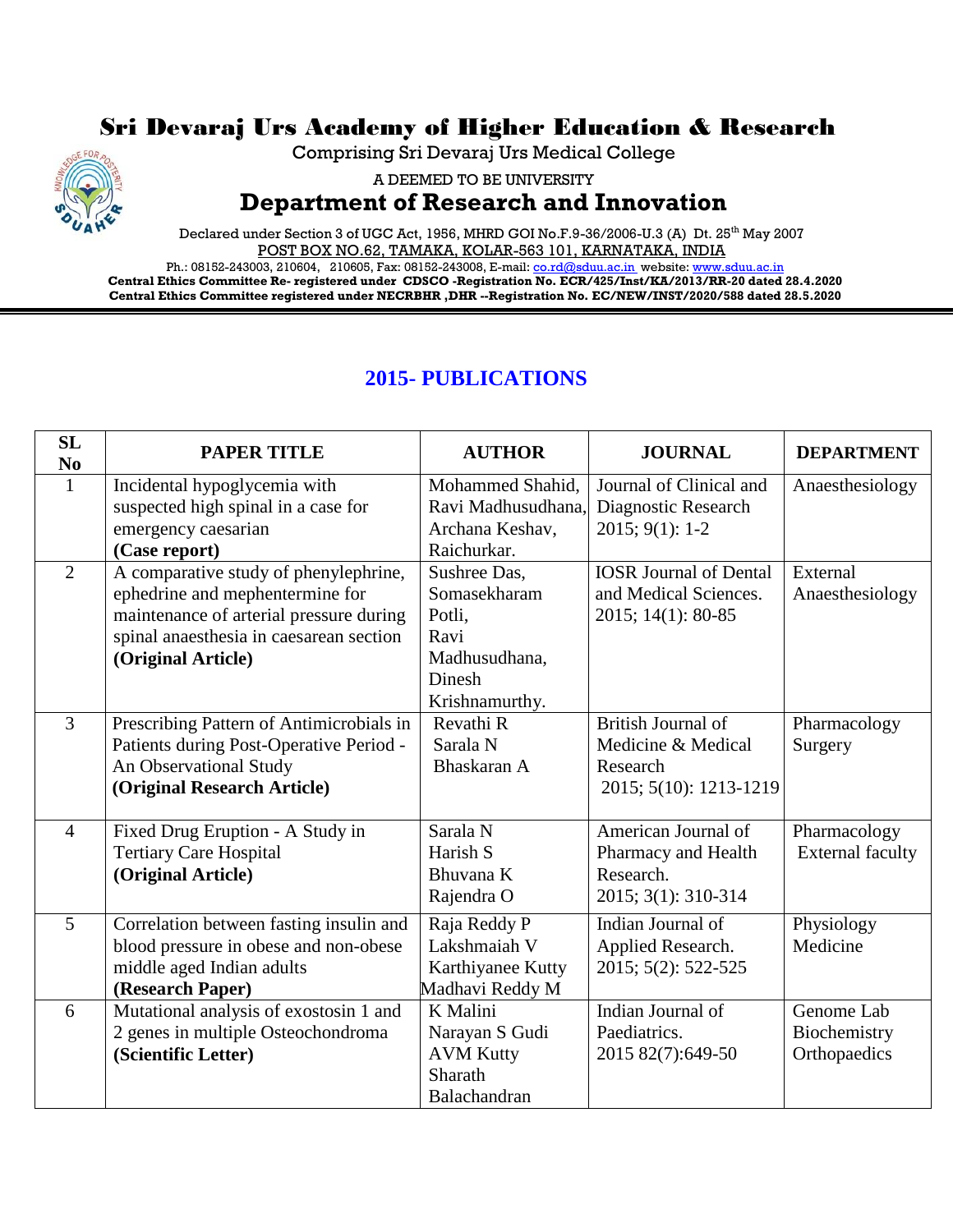| $\overline{7}$ | Molecular analysi of PRRT2 gene in a<br>case of paroxysmal kinesiegenic<br>dyskinesia patient<br>(Case Report)                                                                                  | Prabhakr S'<br>Kolandaswamy A.                                                                                                          | Annals of Indian<br>Academy of<br>Neurology.<br>2015; 17(4):459-462                     | Genome Lab<br>External                              |
|----------------|-------------------------------------------------------------------------------------------------------------------------------------------------------------------------------------------------|-----------------------------------------------------------------------------------------------------------------------------------------|-----------------------------------------------------------------------------------------|-----------------------------------------------------|
| 8              | Evidence of paternal N5 N 10<br>methylene tetralydrofolate reductase<br>(MTHFR) C677T gene polymorphism<br>in couples with RSA in kolar district A<br>south west of India<br>(Research Article) | Shiny vinalla,<br>Dayanand C.D,<br>Pushpha Kuttur,<br>Pradeep Kumar<br>Vegi.                                                            | Journal of clinical and<br>diagnostic Research.<br>2015;9(2):15-18                      | <b>AHS</b><br><b>OBG</b><br>Anatomy<br>Biochemistry |
| 9              | Roth Spots-A Case Report<br>(Case Report)                                                                                                                                                       | Mukul B.M,<br>Kanthamani K,<br>Narendra P. Datti,<br>Sugaranjini G.                                                                     | Journal of Medical<br>Science and Clinical<br>Research.<br>2015;3(2):4019-4021          | Ophthalmology                                       |
| 10             | Role of ultrasonography & color<br>Doppler in the evaluation of thyroid<br>nodules with histopathological<br>correlation.<br>(Research Article)                                                 | K J S S Raghu<br>Teja,<br>Anil Kumar<br>Sakalecha,<br>Purnima Hegde,<br>TN Suresh,<br>PN Sreeramulu,<br>BN Kishore Kumar,<br>Haritha P, | Journal of Evolution<br>Medical Dent Science.<br>2015;4(12):1950-1965                   | Radio diagnosis<br>Pathology<br>Surgery             |
| 11             | <b>Bilateral Congenital sensorineural</b><br>hearing deafness, Structure brain<br>anomalies and fibroid uterus in two<br>sisters: a new autosomal recessive<br>syndrome?<br>(Research Article)  | Santhoshi,<br>Malkarnekar,<br>Raveesha<br>Anjanappa,<br>Naveen L,<br>Yugandhar Reddy,                                                   | International Journal of<br>biological and medical<br>research.<br>2015;6(1):4817-4819. | Medicine                                            |
| 12             | Efficacy of short – term yoga therapy<br>program on quality of life in patients<br>with psychosomatic ailements<br>(Brief research Communication)                                               | Sumit Garge,<br>Ramya C S,<br>Vinutha Shankar M<br>S,<br>Karthiyanee Kutty<br>T,                                                        | Indian Journal of<br>Psychiatry.<br>2015;57(1):78-80                                    | Physiology<br><b>External Faculty</b>               |
| 13             | Effect of barley and wheat semolina on<br>renal parameters in CKD patients<br>(Research Article)                                                                                                | Dr.Madhavi Reddy<br>M.<br>Dr.Anil.NS<br>Dr.Ragavendra<br>Prasad                                                                         | Indian Journal of<br>applied research.<br>2015;5(3):417-421                             | Medicine<br>Comm.Medicine                           |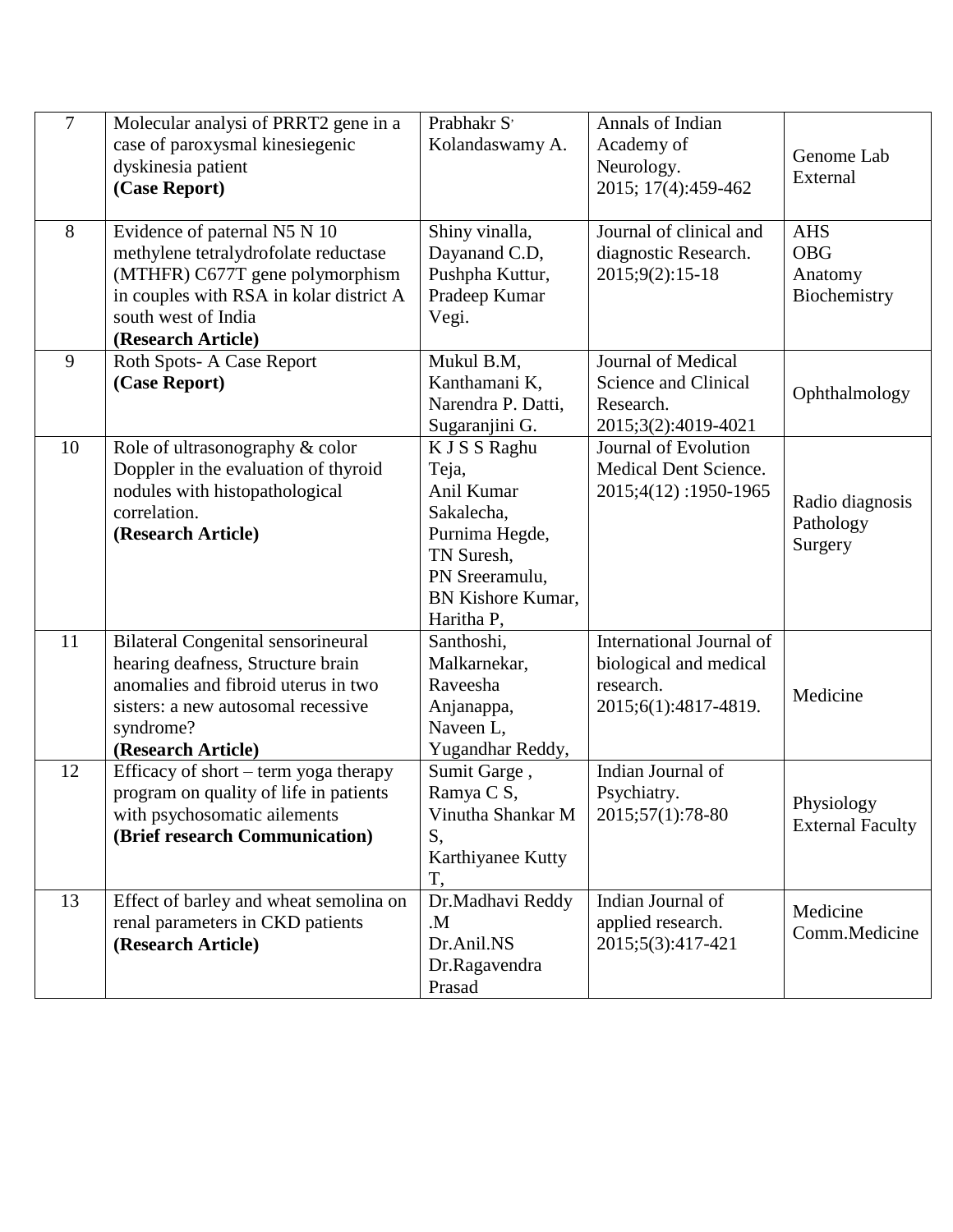| 14 | Comparison of dexmedetomidine and<br>Clonidine as Adjuvant to Ropivacaine<br>in Supraclavicular Brachial Plexus<br>Nerve Blocks.<br>(Research Article)                            | Don Sebastian,<br>Ravi M,<br>Dinesh K,<br>Somashekharam P.                                  | Journal of dental and<br><b>Medical Science</b><br>2015;14(3):91-97                                 | Anaesthesiology                    |
|----|-----------------------------------------------------------------------------------------------------------------------------------------------------------------------------------|---------------------------------------------------------------------------------------------|-----------------------------------------------------------------------------------------------------|------------------------------------|
| 15 | Assessment of supplementary<br>Nutritional Programme in Anganawadi<br>Centre of Kolar District, Karnataka<br>State.<br>(Research Article)                                         | Nagaraj GM<br>Ravishankar S<br>Anil NS<br>Muninarayana C                                    | Indian Journal of public<br>health research &<br>development.<br>2015;6(2):161-165                  | Community<br>Medicine              |
| 16 | Accidental Decapitation.<br>(Case Report)                                                                                                                                         | Umesh Babu R<br>Kiran J                                                                     | International Journal of<br><b>Medical Toxicology</b><br>and Forensic Medicine.<br>2015;5(1):36-8   | Forensic<br>Medicine               |
| 17 | Papillary Muscles Rupture as Delayed<br>Sequelae of Trauma<br>(Case Report)                                                                                                       | <b>Umesh Babu R</b><br>Gayathri-<br>Bachenahatti N                                          | International Journal of<br><b>Medical Toxicology</b><br>and Forensic medicine.<br>2015;5(1):32-35. | Forensic<br>Medicine<br>Pathology  |
| 18 | Kikuchis lymphadenitis: Is biopsy<br>necessary in managing these patients<br>(Case Report)                                                                                        | Hemalatha<br>Anantharamaiah<br>Sagayaraj<br>Arokiyaswamy,<br>Chinaiah S.B.R<br>Prasad,      | International Journal of<br>Medicine and Public<br>Health.<br>2015;5(1):115-117                     | Pathology<br><b>ENT</b>            |
| 19 | Infection by Carbapenemase Producing<br>Enterobacteriaceae in a Rural Tertiary<br>Care Hospital, Karnataka: Prevalence,<br><b>Treatment Options Outcome</b><br>(Original Article) | Trupthi Gowda,<br>Subba Rama<br>Prasad,<br>Soham Gupta,<br>Hiresave Srinivasa,<br>Benna PM, | International Journal of<br>health sciences and<br>research<br>2015;5(4):90-96.                     | Microbiology<br>External<br>Member |
| 20 | Utilization of antimicrobial agents in<br>medical intensive care unit of a<br>teaching hospital.(Research Article)                                                                | Nandish C,<br>Sarala.N.                                                                     | International journal of<br>current Research.<br>2015; 7(2):1288-12900.                             | Pharmacology                       |
| 21 | Drug utilization study in haemodialysis<br>unit in a kolar tertiary care centre in<br>kolar.<br>(Research Article)                                                                | Dheepan Nayagam<br><b>B</b> ,<br>Sarala N,<br>Raghavendra<br>Prasad BN.                     | International Journal of<br>Pharmacy and<br><b>Biological</b><br>Sciences.<br>2015;5(1):72-78       | Pharmacology<br>Medicine           |
| 22 | Role of "Cellular Swirls" In the<br>Cytodiagnosis of Papillary Carcinoma<br>Thyroid<br>(Research Article)                                                                         | Yashaswini R,<br>Suresh T.N,<br>Mohan Kumar K,<br>Harendra Kumar<br>M.L.                    | <b>IOSR</b> journal of Dental<br>and Medical Sciences<br>$2015;14(4):7-10$                          | Pathology<br>Surgery               |
| 23 | Clinical, Functional and Radiological<br>Assessment of Results of Total Knee                                                                                                      | Anil Kumar.S.V,<br>Vineetha Vittal,                                                         | International Journal of<br>Pharma and Bio                                                          | Orthopaedics                       |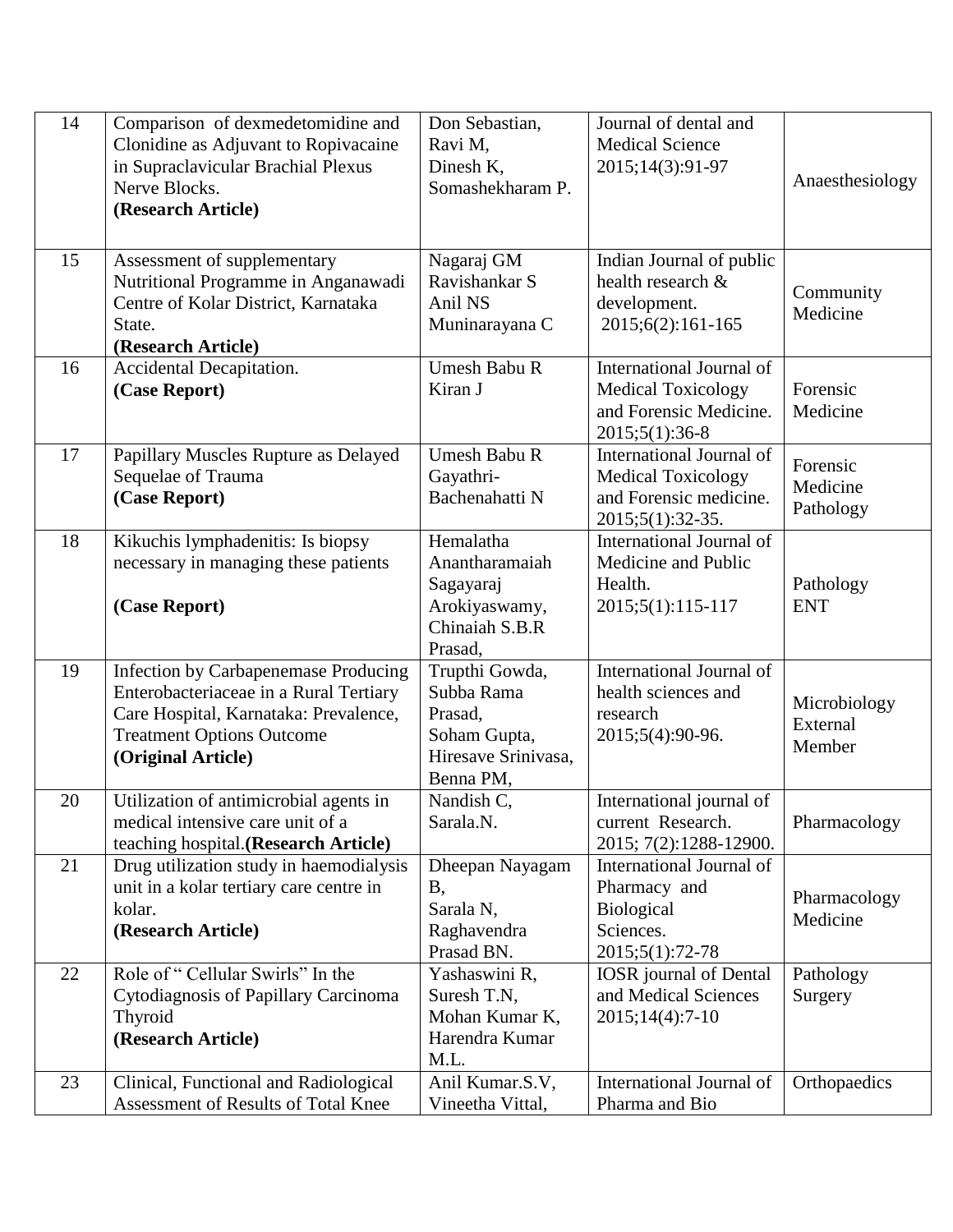|    | Replacement: A Mid-Term Follow -<br>Up.                                                                                                                                                          | Samarth Arya,<br>A.Devadoss.                                                                                                        | Sciences.<br>2015;6(1):1140-1146                                                    |                         |
|----|--------------------------------------------------------------------------------------------------------------------------------------------------------------------------------------------------|-------------------------------------------------------------------------------------------------------------------------------------|-------------------------------------------------------------------------------------|-------------------------|
|    | (Research Article)                                                                                                                                                                               |                                                                                                                                     |                                                                                     |                         |
| 24 | Traumatic L4-L5 Spondylolisthesis<br>with Vertical Shear Fracture of Pelvis:<br>(Case Report)                                                                                                    | Anil Kumar.S.V,<br>Vinod Kumar .M,<br>Samarth Arya,<br>Manohar.P.V.                                                                 | International Journal of<br>Pharma and Bio<br>Sciences.<br>$2015;6(2)$ :            | Orthopaedics            |
| 25 | Total hip arthroplasty in idiopathic<br>chondrolysis of the hip: A Case report<br>(Case Report)                                                                                                  | Anvesh kondlapudi<br>Anil Kumar.S.V,<br>Manohar.P.V,<br>Samarth Arya.                                                               | International journal of<br>biomedical and<br>advance research<br>2015;6(2):173-175 | Orthopaedics            |
| 26 | A safe alternative in Neurofibromatosis<br>for Lower Limb Surgeries: Combined<br>Femoral and Sciatic Nerve Block.<br>(Case Report)                                                               | Mohammed<br>Shahid,<br><b>Bon Sebastain</b>                                                                                         | Journal of Clinical<br>Diagnostic research.<br>$2015;9(5)$ :                        | Anaesthesiology         |
| 27 | Molecular Delineation of Partial<br>Trisomy 14q and Partial Trisomy 12p<br>in a Patient with Dysmorphic Features,<br><b>Heart Defect and Developmental</b><br>Delay.<br>(Case Report)            | Divya Bose D,<br>Venkatesh<br>Krishnamurthy V,<br>Venkatesh KS,<br>Mohamed Aiyaz,<br>Mitesh Shetty M,<br>Sudha N Rao,<br>Kutty AVM. | Cytogenetic and<br>Genome Research.<br>2015; 145 (1):14-18                          | Genome Lab              |
| 28 | A Comparative Study of clonidine and<br>Gabapentin for Attenuating<br>Hemodynamic Responses to<br>Laryngoscopy an Tracheal Intubation.<br>(Research Article)                                     | Ananya Nanda,<br>Dinesh, K<br>,Krishnamurthy,<br>Ravi<br>Madhusudhana,<br>Somashekaram<br>Potil.                                    | Journal of Dental and<br>medical sciences<br>2015;14(4)                             | Anaesthesiology         |
| 29 | Evaluation of Histomorphological and<br>immunohistochemical parameters as<br>biomarkers of cervical lymph node<br>metastasis in squamous cell carcinoma<br>of oral cavity: A retrospective study | Suresh TN,<br>Hemalatha A,<br>Harendra Kumar<br>ML,<br>Azeem Mohiyuddin<br>SM.                                                      | Journal of Oral<br>Maxillofacial<br>Pathology.<br>2015;19(1):18-25.                 | Pathology<br><b>ENT</b> |
| 30 | Neoadjuvant chemotherapy: role in<br>locoregionally advanced oral cancers<br>(Research Article)                                                                                                  | <b>Manpreet Singh</b><br>Nanda,<br>Azeem<br>Mohiyuddin.                                                                             | International Journal<br>of Medical Sciences<br>Health<br>2015:1 4(6):1-6           | <b>ENT</b>              |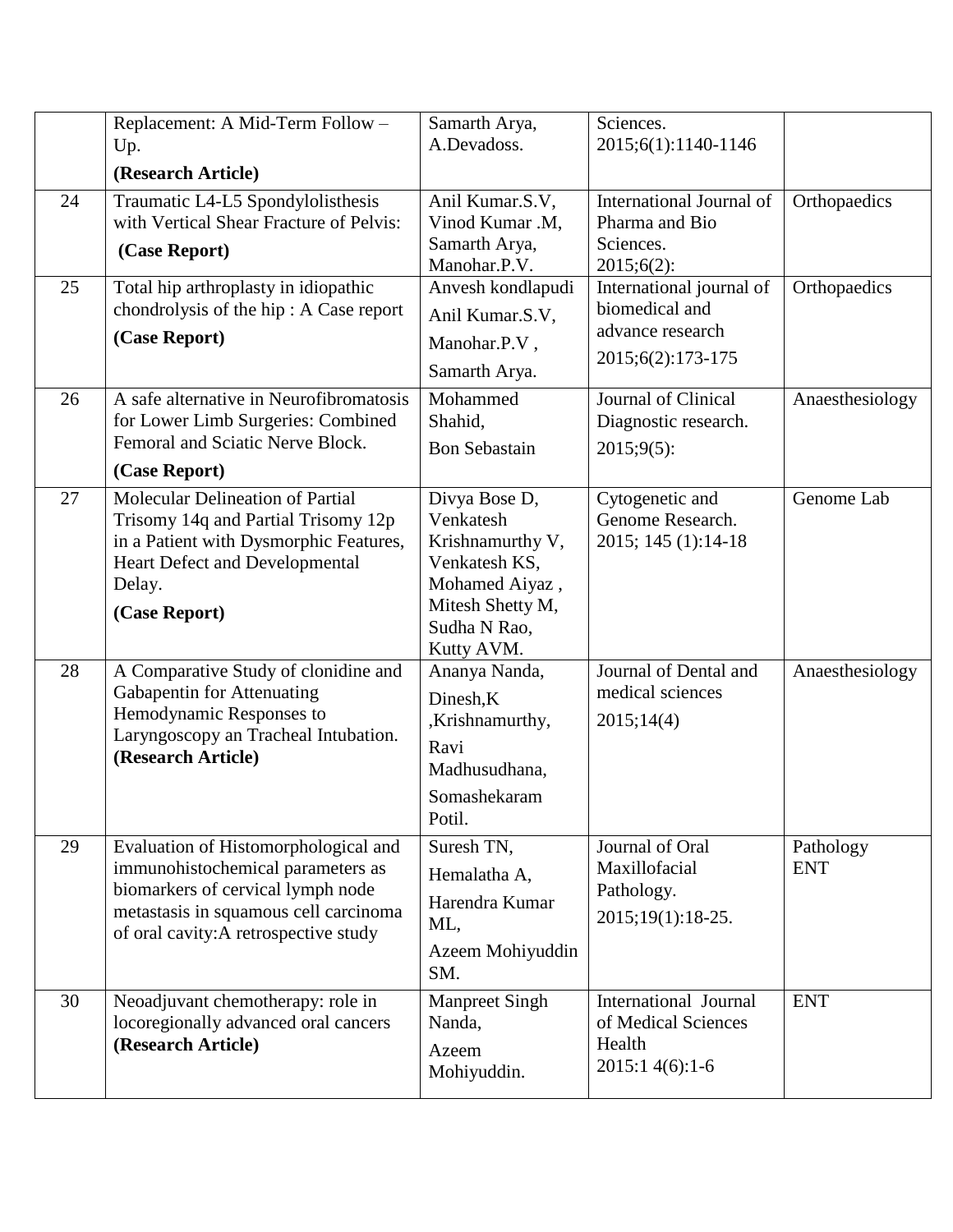| 31<br>32 | Wilson's disease: A clinical autopsy<br>case report with review of literature.<br>(Case Report)<br>A study of Prevalence of Depression<br>among CollegeStudents of Kolar | Kalyani R,<br>Gayathri N,<br>Suresh N,<br>Venkataranthnamm<br>a.<br>G.M.Nagaraj,<br>Anil.N.S,                                                       | Journal of natural<br>Sciences, biology and<br>medicine<br>2015;:6(1):248-252<br>International Journal of<br>Health Science & | Pathology<br>Medicine<br>Community<br>Medicine  |
|----------|--------------------------------------------------------------------------------------------------------------------------------------------------------------------------|-----------------------------------------------------------------------------------------------------------------------------------------------------|-------------------------------------------------------------------------------------------------------------------------------|-------------------------------------------------|
|          | District, Karnataka State.<br>(Research Article)                                                                                                                         | S.Ravishankar,<br>Muninarayana.C.                                                                                                                   | Research.<br>2015;5(6):60-66                                                                                                  |                                                 |
| 33       | Congenital diaphragmatic hernia:<br>Anaesthetic management.<br>(Case Report)                                                                                             | Mohammed shahid,<br>Sharath<br>krishnaswamy,<br>Ravi<br>Madhusudhana,<br>Manjunath<br>Basavapatna,<br>Dinesh<br>Krishnamurthy,<br>RajannaKapanaiah. | World journal of<br>pharmaceutical<br>Research.<br>2015;4(6):1883-1888                                                        | Anaesthesiology                                 |
| 34       | Study of self-medication patterns<br>among medical and nursing student I n<br>deemed medical university<br>(Research Article)                                            | Shivani Sama,<br>Mahesh V,<br>Muninarayana C,<br>Anil N.S.                                                                                          | International journal of<br>basic and applied<br>medcial sciences.<br>2015;5(1):280-284                                       | Community<br>Medicine                           |
| 35       | Blood donation awareness and beliefs<br>among medical and nursing students<br>(Research Article)                                                                         | Suchetha Singh,<br>Muninarayana<br>Chandrappa,<br>Mahesh Venkatesh,<br>Anil.N.S,                                                                    | International journal of<br>medical science and<br>public health<br>2015:4(10)                                                | Community<br>Medicine                           |
| 36       | Study of Distribution of malassezia<br>species in patient with pityriasis<br>versicolor in kolar region, Karnataka.<br>(Research Article)                                | Archana BR,<br>BeenaPM,<br>Shiavakumar.                                                                                                             | Indain journal of<br>Dermatology<br>2015;60                                                                                   | Microbiology<br>Dermatology                     |
| 37       | Study on cardiovascular risk Factor<br>among tertiary hospital employees.<br>(Research Article)                                                                          | Raja Reddy,<br>Ravessha A,<br>Madhavi Reddy M,<br>Anil N S,<br>Prasanna Kamath<br>BT.                                                               | Journal of medical<br>Science and clinical<br>Research.<br>2015;3(7):2015                                                     | Physiology<br>Medicine<br>Community<br>Medicine |
| 38       | Primary pulmonary cryptococcosis in<br>an immune competent patient.<br>(Case Report)                                                                                     | Manjula<br>K, Purushotham, C.<br>S., B. R. Chinaiah,<br>Harendra Kumar<br>Malligere Lingaiha.                                                       | <b>Clinical Cancer</b><br>Investing Journal.<br>2015;4(3): 365-367                                                            | Pathology                                       |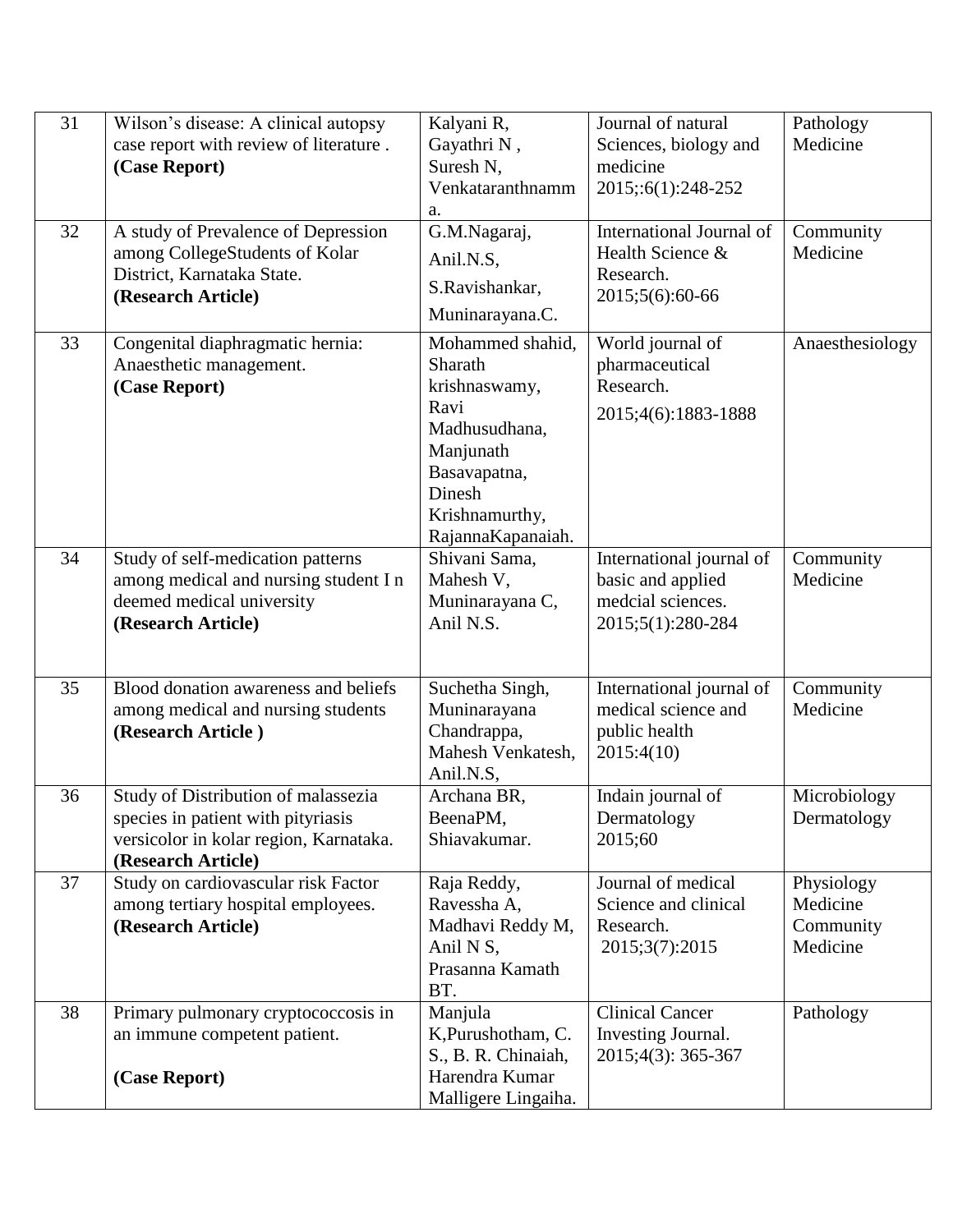| 39 | Warthin-like variant of papillary       | Gopal Reddy         | <b>Clinical Cancer</b>        | Pathology     |
|----|-----------------------------------------|---------------------|-------------------------------|---------------|
|    | thyroid carcinoma: A diagnosis not to   | Shilpa,             | Investig Journal.             | Surgery       |
|    | be missed.                              | Rajendra            | 2015;4(3):381-383             |               |
|    | (Case Report)                           | Yashaswini1,        |                               |               |
|    |                                         | Chinaiah S. B. R.   |                               |               |
|    |                                         | Prasad,             |                               |               |
|    |                                         | K Mohan Kumar.      |                               |               |
| 40 | Serum creatine phosphokinase as         | G. Chetan Kumar,    | Indian Journal of             | Pharmacology  |
|    | predictor of intermediate syndrome in   | K Bhuvana, P. N.    | Critical Care Medicine.       | Medicine      |
|    | organophosphorus poisoning.             | Venkatarathnamma,   | 2015;19(7):384-387.           |               |
|    | (Research Article)                      | and N. Sarala.      |                               |               |
| 41 | <b>Factors Affecting Exclusive</b>      | Chandra G Sarat1,   | Indian Journal of             | Paediatrics   |
|    | Breastfeeding, after Counselling at a   | Hari A Sri,         | <b>Public Health Research</b> |               |
|    | Rural Health Centre.                    | Susheela C.         | & Development.                |               |
|    | (Research Article)                      |                     | 2015;6(2): 50-54              |               |
| 42 | An unusual case of hematemesis in a     | Krishna Prasad      | International Journal of      | General       |
|    | patient with type 1 diabetes            | Anne, VidyaSagar.   | Advances in Scientific        | Medicine      |
|    | mellitus.(Case Report)                  | C.R. and Reddy      | Research.                     |               |
|    |                                         | Prasad. K.          | 2015;1(01): 57-59.            |               |
| 43 | Os Trigonum syndrome $-$ A case report  | M.C. Vinod Kumar    | International Journal of      | Orthopedics   |
|    | (Case Report)                           | Reddy,              | <b>Biomedical and</b>         |               |
|    |                                         | Prabhu E,           | Advance Research.             |               |
|    |                                         | Khalid and N. S     | $2015; 601); 60-63.$          |               |
|    |                                         | Gudi                |                               |               |
| 44 | Prevalence and risk factors of diabetic | A Tanuja, B. S.     | International Journal of      | ophthalmology |
|    | retinopathy in a rural                  | Guruprasad, K.      | Diabetes Cries.               |               |
|    | population of South India               | Prashanth,          | 2015;35(3): 356-361           |               |
|    | (Research Article)                      | Indranath Prasad.   |                               |               |
|    |                                         |                     |                               |               |
| 45 | Role of Efficient Field Workers in      | Rashmi NR,          | International Journal of      | Ophthalmology |
|    | <b>Prevention of Cataract Blindness</b> | Narendra P. Datti.  | Health Sciences &             | Ophthalmology |
|    | through Community Outreach              |                     | Research.                     |               |
|    | Programmes.                             |                     | 2015;5(4):44-48.              |               |
|    | (Research Article)                      |                     |                               |               |
|    |                                         |                     |                               |               |
|    |                                         |                     |                               |               |
| 46 | Infections by Carbapenemase             | Trupthi Gowda,      | International Journal of      | Microbiology  |
|    | Producing Enterobacteriaceae in a       | Subba Rama          | Health Sciences &             |               |
|    | Rural Tertiary Care Hospital,           | Prasad,             | Research                      |               |
|    | Karnataka: Prevalence, Treatment        | Soham Gupta,        | 2015;5(4):90-96               |               |
|    | <b>Options and Outcome</b>              | Hiresave Srinivasa, |                               |               |
|    | (Research Article)                      | Beena PM.           |                               |               |
| 47 | Primary amenorrhoea: a diagnostic       | Deepika             | International Journal of      | <b>OBG</b>    |
|    | dilemma                                 | Narasegowda, Arun   | Reproduction,                 |               |
|    | (Case Report)                           | Kumar,              | contraception,                |               |
|    |                                         | K. S. Aparna.       | obstetrics and                |               |
|    |                                         |                     |                               |               |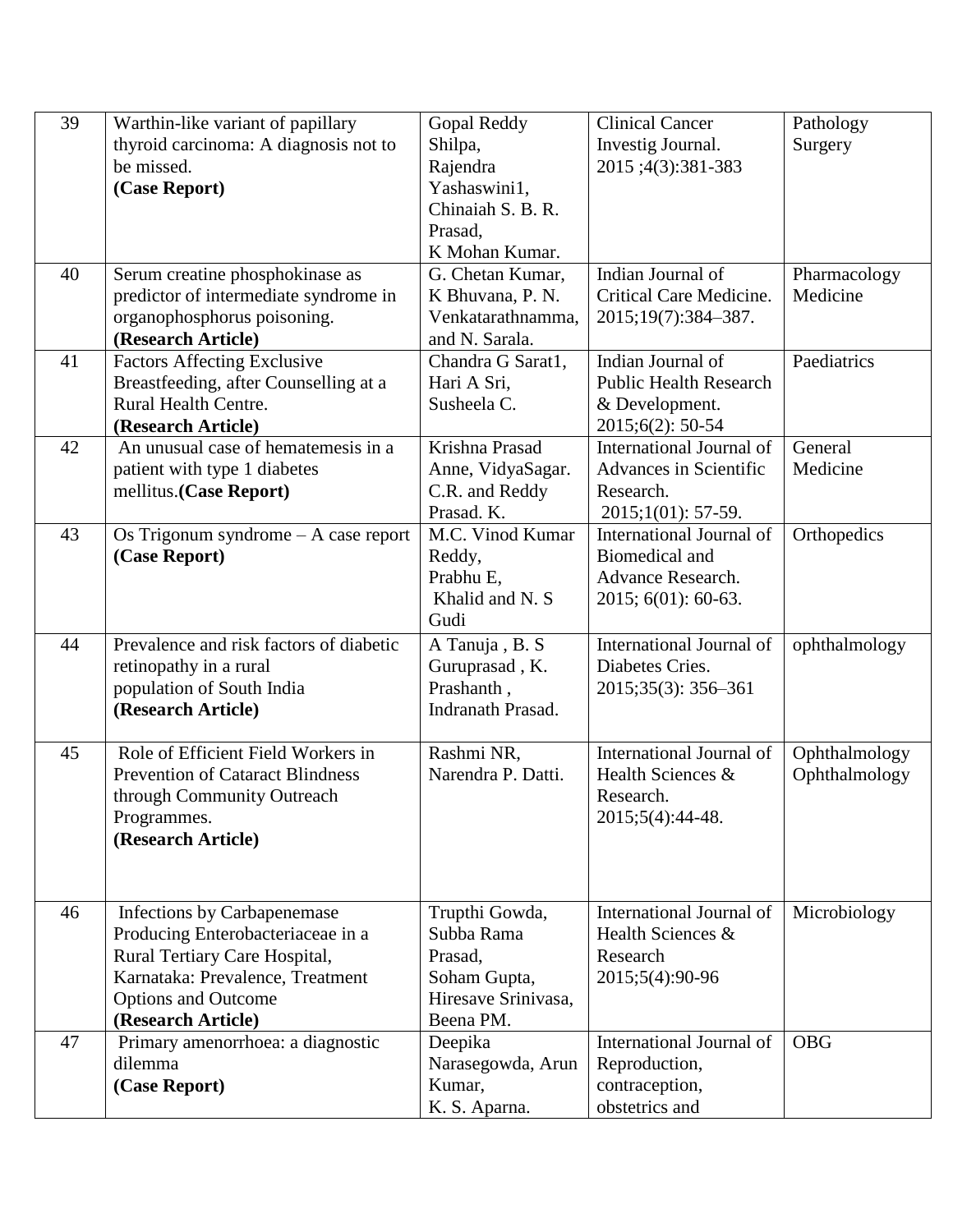|    |                                                                                                                                                                                         |                                                                                                           | Gynecology.<br>2015;4(3):924-926                                                                |                          |
|----|-----------------------------------------------------------------------------------------------------------------------------------------------------------------------------------------|-----------------------------------------------------------------------------------------------------------|-------------------------------------------------------------------------------------------------|--------------------------|
| 48 | Anaesthesia For A Case Of Rheumatic<br><b>Heart Disease</b><br>With Prosthetic Valve And Deranged<br>Coagulation<br>Profile Posted For Emergency<br>Craniotomy.<br>(Research Article)   | Kiran<br>Nelamanagala,<br>Ravi<br>Madhusudhana<br>Dinesh<br>Krishnamurthy,<br>Anand Tippanna<br>Talikoti, | World Journal of<br>Pharmaceutical<br>Research<br>2015;4(5):                                    | Anasethesiology          |
| 49 | Good Mental Health Status of Medical<br>Students: Is There A Role for Physical<br>Activity?<br>(Original article)                                                                       | Deepthi R,<br>Ashakiran S, Thota<br>Venkat Akhilesh,<br>Mohan Reddy.                                      | Journal of Krishna<br><b>Institute of Medical</b><br>Sciences University.<br>$2015;4(1):55-63.$ | Psychiatry               |
| 50 | Meckel's Diverticulum as a Conduit in<br>Abdominal Mesothelial Nodular<br>Hyperplasia Due To Cancer Stomach: a<br>(Case Report)                                                         | D. Srinivasan,<br>SreeRamulu P. N.,<br>Sangamesh, Harish<br>Kumar. G,<br>Prashanth K.<br>Dhannur.         | Journal of Krishna<br><b>Institute of Medical</b><br>Sciences University.<br>2015;4(1):155-157. | Surgery                  |
| 51 | Cutaneous manifestations in patients<br>undergoing haemodialysis for end stage<br>renal disease<br>(Research Article)                                                                   | Gupta Uphar,<br>Raghavendra<br>Prasad B. N,<br>Vidyasagar C. R,<br>Vaishnavi Alam,<br>Harish B. V.        | <b>Journal Of Evolution</b><br>Of Medical And Dental<br>Sciences.<br>2015;4(3):                 | Medicine                 |
| 52 | Polydactyly in pfeiffer syndrome ii-<br>omim #101600 a rare association.<br>(Case report)                                                                                               | Deepa Kundargi, K.<br>N. V. Prasad,<br>Shilpa C.                                                          | Evidence Based Med &<br>Health care.<br>2015; 2(11): 1702-1704                                  | Paediatric               |
| 53 | Effect of Tobacco on Cognitive<br>Function in Elderly People - A Pilot<br>Study.<br>(Research Article)                                                                                  | Sumitra<br>Sudharkodhy,<br>Mohan Reddy,<br>Ruth Sneha,<br>Karthiyanee Kutty.                              | Journal of Clinical And<br><b>Biomedical Sciences.</b><br>2015; 5(1):17-20<br>17                | Physiology<br>Psychiatry |
| 54 | Intravenous paracetamol as an<br>adjunctive analgesic in post-operative<br>pain management after total abdominal<br>hysterectomy.<br>(Research Article)                                 | Sujatha M P,<br>Nataraj M S, U.<br>Kailasnath Shenoy,<br>Ravi M.                                          | Journal of Dental and<br><b>Medical Sciences.</b><br>2015;14(4):88-92.                          | Anaesthesiology          |
| 55 | Placebo Controlled Comparative Study<br>of Efficacy of Diclofenac and<br>Ketoprofen Transdermal Patches In<br><b>Attenuating Intravenous Cannulation</b><br>Pain.<br>(Research Article) | Archana<br>Raichurkar,<br>Krishna Kumar<br>Bengaluru<br>Ramachandra,<br>Ravi                              | Journal of Dental and<br><b>Medical Sciences</b><br>2015;14(3):111-114.                         | Anaesthesiology          |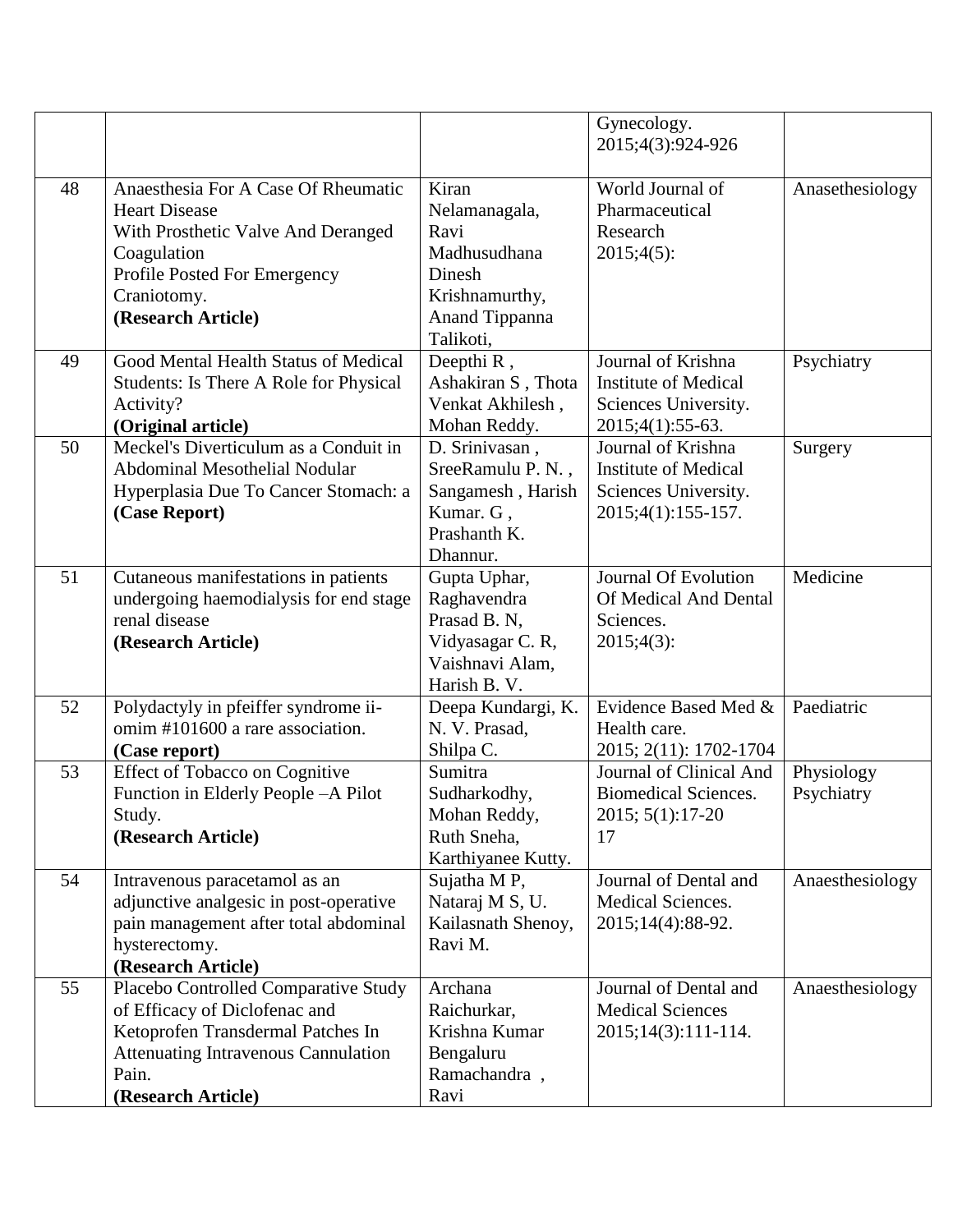|    |                                                                                                                                                                                                      | Madhusudhana,<br>Dinesh<br>Krishnamurthy.                                                                                  |                                                                                       |                                          |
|----|------------------------------------------------------------------------------------------------------------------------------------------------------------------------------------------------------|----------------------------------------------------------------------------------------------------------------------------|---------------------------------------------------------------------------------------|------------------------------------------|
| 56 | A Comparative Study of Intrathecal<br>Dexmedetomidine 10mcg and Fentanyl<br>25mcg as Adjuvants To 0.5%<br>Hyperbaric Bupivacaine in Spinal<br>Anaesthesia with a Control<br>Group'(Research Article) | Harish B G,<br>Somasekharam P,<br>Ravi M, Dinesh K.                                                                        | <b>IOSR Journal of Dental</b><br>and Medical Sciences.<br>2015;14(3): 108-115.        | Anaesthesiology                          |
| 57 | A rare benign tumor and an Associated<br>malignancy: case report of ovarian<br>fibroma with sex cord elements and<br>uterine endometrioid adenocarcinoma.<br>(Research Article)                      | G.Shilpa,<br>E.Gomathy,<br>M.L.Harendra<br>Kumar,<br>M.Anil Kumar<br>Sakalecha.                                            | The journal of<br>obstetrics and<br>gynaecology of India.                             | Radiology<br><b>OBG</b><br>Pathology     |
| 58 | Prevalence of anemia among pregnant<br>women in rural population of kolar<br>district.(Research Article)                                                                                             | Ravishankar<br>Suryanarayana,<br><b>Anil Navale</b><br>Santhurm,<br>Muninarayana<br>Chandrappa,<br>Prathima<br>Shivajirao. | International journal of<br>medical science<br>and public health<br>2015;5(3):454-458 | Community<br>Medicine                    |
| 59 | Prediabetes awareness and practice<br>among Indian doctors-A cross-<br>sectional study. (Research Article)                                                                                           | Asha B,<br>Ashwath S,<br>Sarala N.                                                                                         | Journal of clinical<br>diagnostic Research.<br>$2015;9(8):1-3.$                       | Pharmacology                             |
| 60 | Radicular cyst: (Case Report)                                                                                                                                                                        | Harshith.K.R,<br>Varsha V.K,<br>Deepa.C.                                                                                   | International journal of<br>applied dental sciences.<br>2015;1(4):20-22               | Dentistry                                |
| 61 | is xanthine oxidase, a marker in pre-<br>eclampsia? A case-Control Study<br>(Research Article)                                                                                                       | Vanishree Bambrana,<br>C.D. Dayanand,<br>Pushpa,<br>Kotur.                                                                 | Journal of clinical and<br>diagnostic research.<br>2015; 9(10):1-3.                   | <b>AHS</b><br><b>OBG</b>                 |
| 62 | <b>Evaluation of Maternal Thyroid</b><br>hormone status<br>and atherogenic potency in pre<br>eclampsia in kolar district-A south west<br>of india.(Research Article)                                 | Aparna,<br>S.R.Sheela,<br>C.D.Dayanand,<br>Nagarjuna Sivaraj,                                                              | British journal of<br>medicine & Medical<br>Research.<br>$2015;10(4):1-8$             | <b>OBG</b><br>Biochemistry<br><b>AHS</b> |
| 63 | A case of dicephalus conjoined male<br>twins.(Research Article)                                                                                                                                      | Krishnaveni.C,<br>Changalvala,<br>Sridevi N,<br>Srinivas Reddy<br>Shiny Vinila B.H<br>Mallikarjuna B<br>Sanikop.           | International journal<br>of scientific research<br>2015;4(7):384-385                  | Anatomy                                  |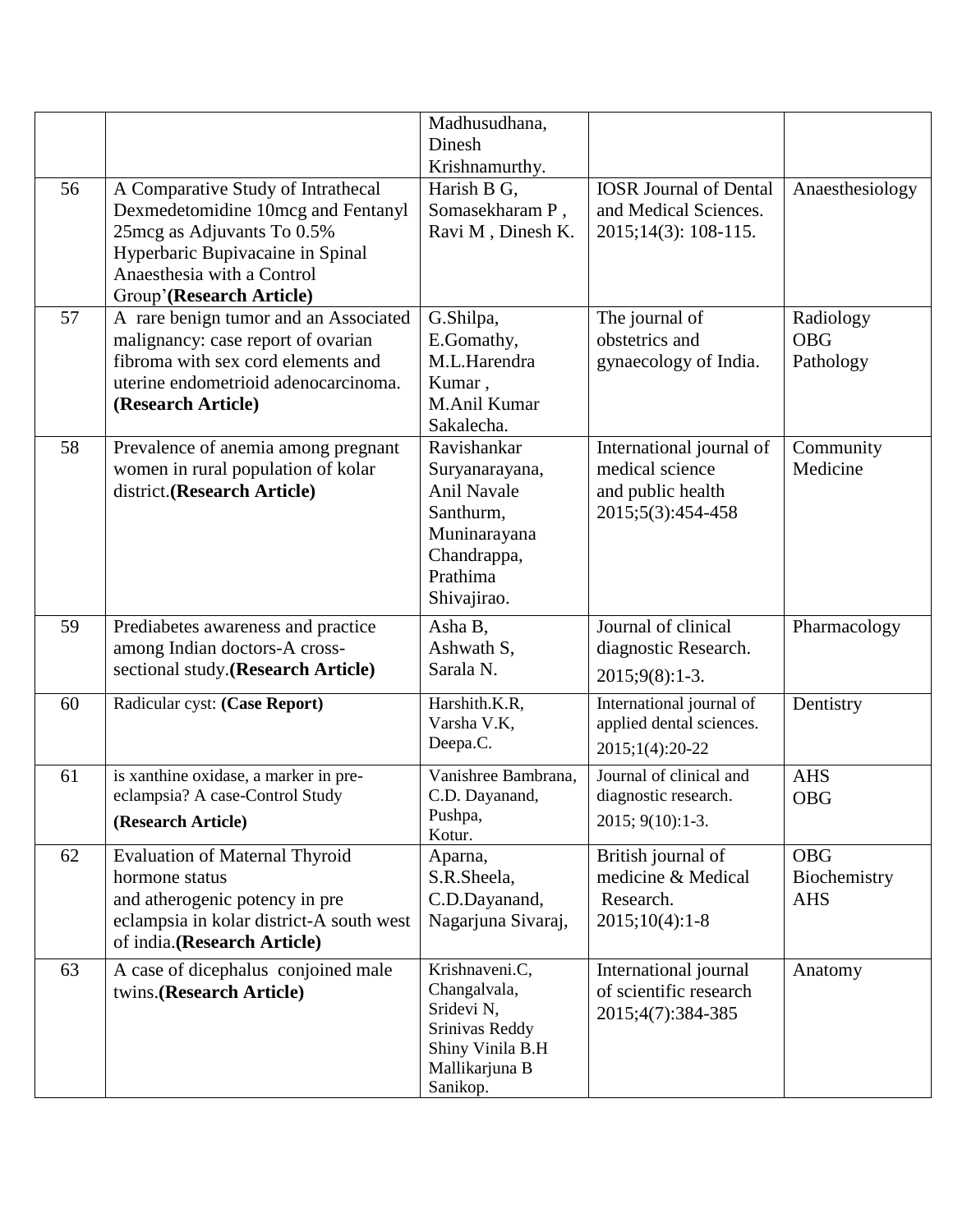| 64 | Synostsis of first manubriocostal<br>(sternocostal) joint-A Rare case report.<br>(Research Article)                                                                       | Ashwini.N.S,<br>Venkateshu. K V,<br>Harshith<br>Gowda.KB.                                                             | International journal of<br>recent scientific<br>research.<br>2015;6(6):Page;4668-<br>4671  | Anatomy                                   |
|----|---------------------------------------------------------------------------------------------------------------------------------------------------------------------------|-----------------------------------------------------------------------------------------------------------------------|---------------------------------------------------------------------------------------------|-------------------------------------------|
| 65 | Anatomical study of pulmonary<br>fissures and lobes. (Case Report)                                                                                                        | Divya.C,<br>Venkateshu.K.V,<br>Swaroop Raj B.V.                                                                       | International journal of<br>recent scientific<br>research.<br>2015;6(6):4554-4557           | Anatomy<br>Pathology                      |
| 66 | Nasal carriage of staphylococcus aures<br>among the interns before and after<br>posting in the department of surgery at<br>a tertiary care hospital.(Original<br>Article) | Priyanka majety,<br>puah soo huan, lim<br>shu syi,<br>Sahana S. Murthy.                                               | Journal of the academy<br>of clinical<br>microbiologist.<br>2015 17(2):115-117              | Microbiology                              |
| 67 | Anaesthetic management of Ludwig's<br>angina with comorbities.(Case Report)                                                                                               | MP.Sujatha,<br>Ravi<br>madhusudhana,<br>K.S.Amrutha,<br>Neha Nupoor.                                                  | Indian Journal of<br>Anaesthesia.<br>2015;59 (10): 679-681                                  | Anaesthesiology                           |
| 68 | Pregnancy associated breast carcinoma:<br>A diagnostic dilemma. (Research<br>Article)                                                                                     | Shilpa,<br><b>Vikranth Suresh</b><br>Nandurkar,<br>Surresh T.N.<br>Mohan Kumar.K.                                     | International journal; of<br>recent Scientific<br>Research.<br>2015;6(11):7533-75354        | Pathology<br>Surgery                      |
| 69 | Role of conservative management of<br>traumatic chest injuries: A<br>retrospective study & review of<br>literature. (Original Article)                                    | Pramod.T,<br>Shashirekha.C.<br>Chandan.T,<br>Harsha. R.                                                               | International Journal of<br>scientific study.<br>2015;3(8):147-150                          | Surgery                                   |
| 70 | Blood locate levels as prognostic<br>marker in sepsis.<br>(Research Article)                                                                                              | Raveesha. A,<br>Rahul .V,<br>Prabhakar.K,<br>Lakshmaiah. V,<br>Raghavendra<br>Prasad BN,<br>Reddy Prasad.K.           | European journal of<br>pharmaceutical and<br>medical research.<br>2015;3(1):336-340         | Medicine                                  |
| 71 | Parotid abscess in children $-$ A Tertiary<br>rural hospital experience.<br>(Research Article)                                                                            | M. Lakshmi<br>Narayana,<br>S.M.Azeem<br>Mhiyuddin,<br>Kouser<br>Mohammadi,<br>Anushka.V.<br>Devinkar,<br>K.N.V.Prasad | International journal of<br>paediatric<br>otorhinolaryngology<br>2015;79 (12):1988-<br>1990 | <b>ENT</b><br>Microbiology<br>Paediatrics |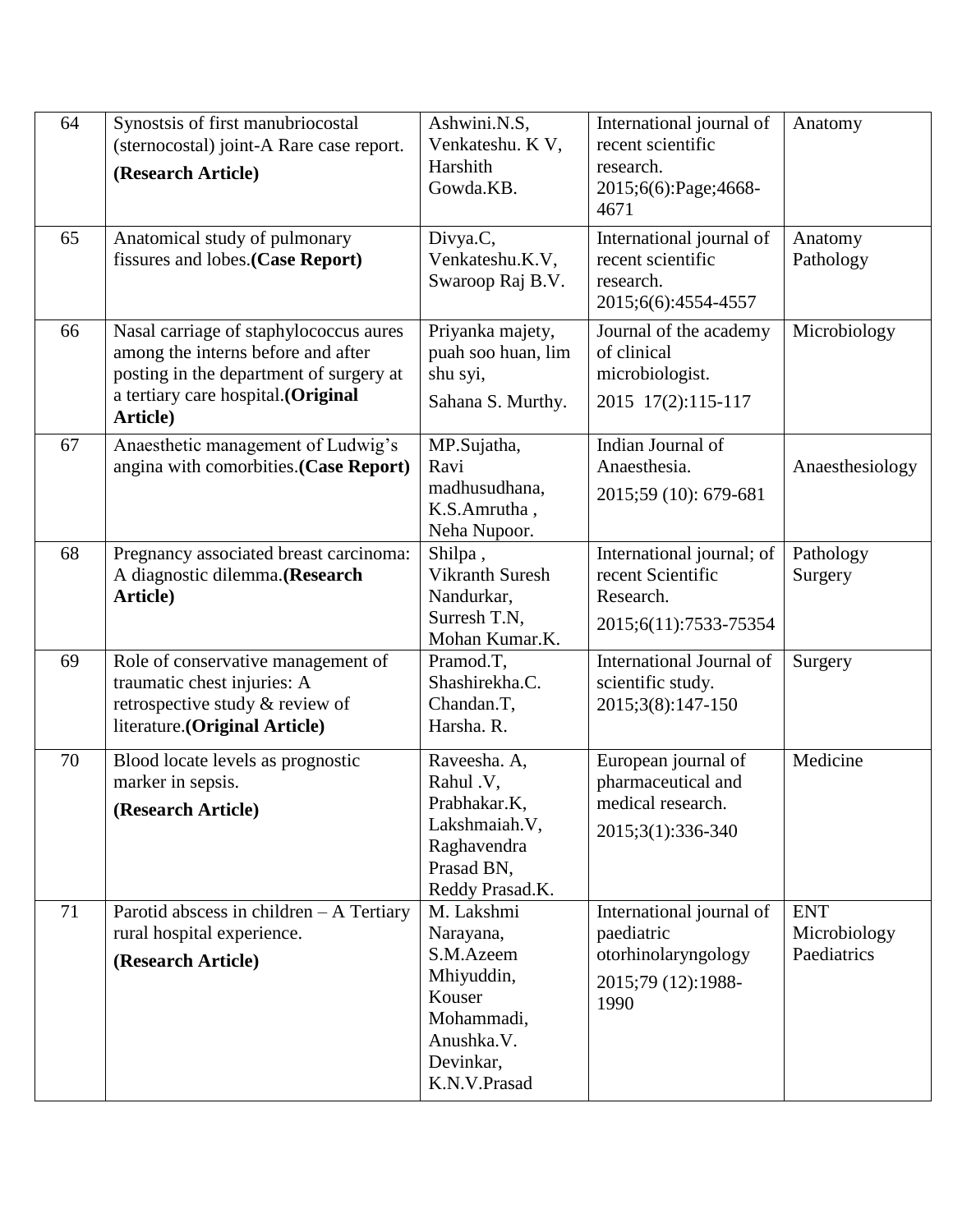| 72  | Evaluating usefulness of $-$<br>Aminolevulinic acid induced<br>flurescence to guide biopsy of oral<br>cancers and premalignant lesions.<br><b>Original Research</b>                                   | Manaswini<br>Ramachandra,<br>S.M.Azeem<br>Mohiyuddin,<br>T.N.Suresh,<br>A Sagayaraj,<br>Shuaib Merchant. | International journal of<br>head and Neck.<br>Surgery.<br>2015;6(2):64-68              | <b>ENT</b><br>Pathology |
|-----|-------------------------------------------------------------------------------------------------------------------------------------------------------------------------------------------------------|----------------------------------------------------------------------------------------------------------|----------------------------------------------------------------------------------------|-------------------------|
| 73  | Ewing's Sarcoma of maxilla: A Rare<br>Presentation.<br>(Case Report)                                                                                                                                  | S.M.Azeem<br>Mohiyuddin,<br>Ravindra P Deo,<br>Divya.N,<br>Harendra<br>Kumar.M.L,<br>A Sagayaraj,        | International journal of<br>head and Neck.<br>Surgery.<br>2015;6(2):96-98              | <b>ENT</b><br>PAthology |
| 74  | Effectiveness of supraomohyoid neck<br>dissection in oral cancers with N1<br>neck.<br><b>Original Research</b>                                                                                        | TR. Harshita,<br>S.M.Azeem<br>Mohiyuddin,<br>A. Sagayaraj,<br>T.N.Suresh,<br>Shuaib Merchant.            | International journal of<br>head and Neck<br>Surgery.<br>2015;6(2):73-75               | <b>ENT</b><br>Pathology |
| 75  | Clinical outcome of emergency<br>laparoitomy: our experience at tertiary<br>care centre.<br>(Case Series)                                                                                             | Viveknand K.H,<br>Mohankumar.K,<br>Prakash Dave,<br>Vikranth S.N,<br>T.N.Suresh.                         | International Journal of<br>biomedical and<br>advance research.<br>2015: 6(10):709-714 | Surgery<br>Pathology    |
| 76  | <b>Effect of Intravenous</b><br>Dexmedetomidine on Prolongation of<br><b>Intrathecal Spinal Anaesthesia With</b><br>0.5% Hyberabaric Bupivacaine.<br>(Research Article)                               | Nikhila R,<br>Nachiketha Rao K,<br>Ravi M, Dinesh K                                                      | Journal of Dental and<br><b>Medical Sciences.</b><br>$2015;14(2):58-64$                | Anaesthesiology         |
| 77. | A comparative study of epidural<br>ropivacaine 0.75% alone with<br>ropivacaine plus fentanyl and<br>ropivacaine plus clonidine for lower<br>abdominal and lower limb surgeries.<br>(Research Article) | Sindhu Baglur S,<br>Dinesh K, Ravi M,<br>Somasekharam p.                                                 | Journal of Dental and<br><b>Medical Sciences</b><br>2015;14(12):19-26                  | Anaesthesiology         |
| 78  | Pre-Treatment with different<br>concentrations of Lignocaine for<br>alleviation of pain with protocol<br>injection. (Research Article)                                                                | Ravi.M,<br>Sujatha .M.P,<br>Dinesh.K., Supriya<br>T.C.Nitin. R.R                                         | African Journal of<br>Microbiology Research<br>$2015;1(7):17-20$                       | Anaesthesiology         |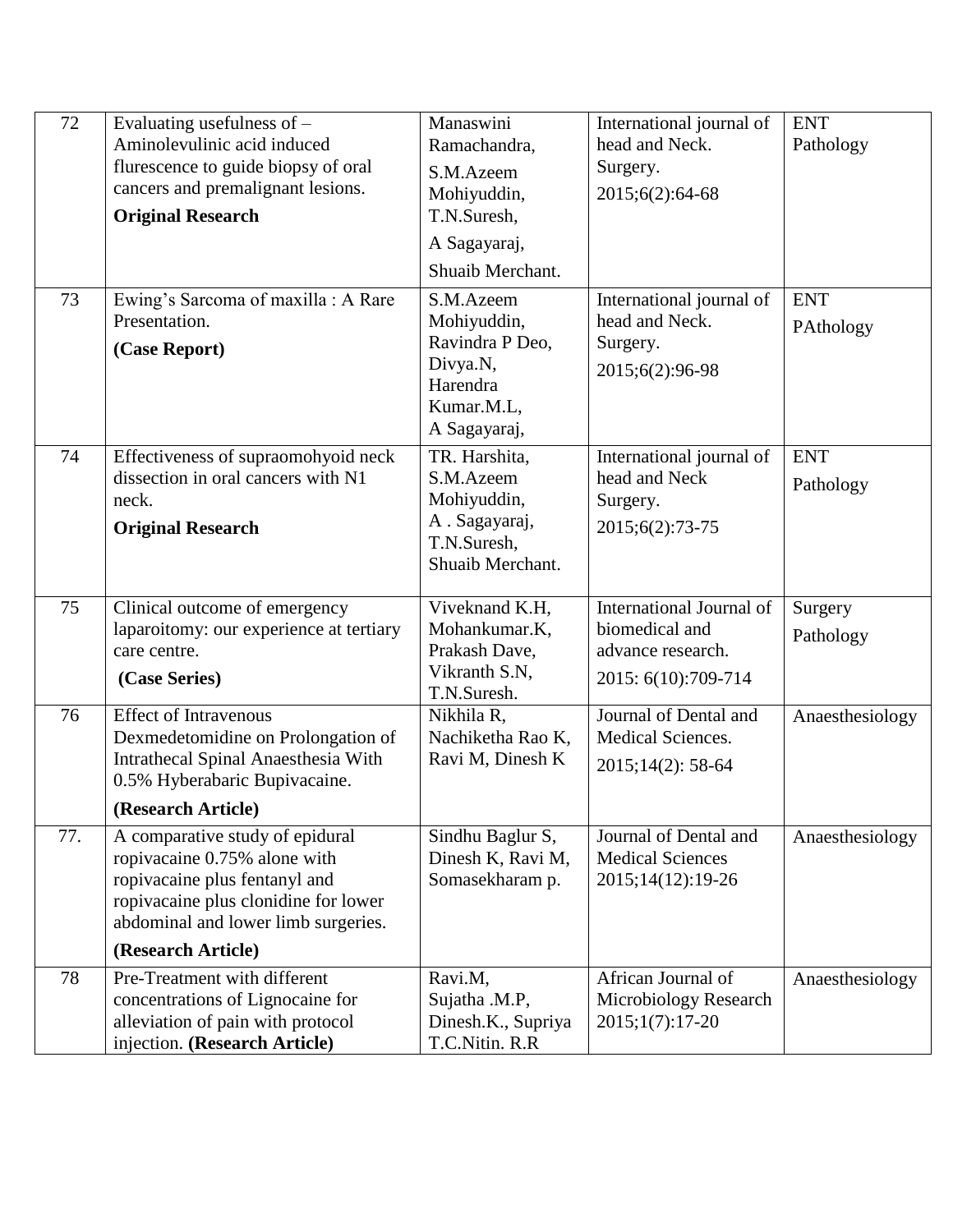| 79. | Phytochemical investigation of<br>Caralluma attenuates (Wight) roots.<br>(Research Article)                                                                                   | Kiranmayee P,<br>Anitha K,<br>Usha R.                                    | International Journal of<br>Pharmacognosy and<br>Phytochemical<br>Research. 2015; 7(5);<br>1120-1024 | Genome lab                 |
|-----|-------------------------------------------------------------------------------------------------------------------------------------------------------------------------------|--------------------------------------------------------------------------|------------------------------------------------------------------------------------------------------|----------------------------|
| 80. | Acute Encephalitis Syndrome in<br>India-Japanese Encephalitis, Polluted<br>water and malnutrition.<br>(Editorial)                                                             | Ranganath BG.                                                            | Journal Clinical<br><b>Biomedical Science.</b><br>2015; 5(2):52-53.                                  | Community<br>medicine      |
| 81. | comparative study of epidural<br>ropivacaine 0.75% alone with<br>ropivacaine plus fentanyl and<br>ropivacaine plus clonidine for lower<br>abdominal and lower limb surgeries. | Sindhu Baglur S,<br>Dinesh K, Ravi M,<br>Somasekharam P.<br>$\mathbf{A}$ | Journal of Dental and<br><b>Medical Sciences</b><br>2015;14(12):19-26                                | Anaesthesiology            |
|     | (Research Article)                                                                                                                                                            |                                                                          |                                                                                                      |                            |
| 82. | Yoga for promotion of health:<br>conference held on International day of                                                                                                      | Ananta<br>Bhattacharay, Nitin                                            | Journal of Ayurveda<br><b>Integrative Medicine</b>                                                   | Integrative<br>medicine.   |
|     | $yoga - 2015$ at Kolar.                                                                                                                                                       | Patil, and<br>Muninarayana C.                                            | 2015; 6:305-06.                                                                                      | Community                  |
|     | (Book published)                                                                                                                                                              |                                                                          |                                                                                                      | medicine                   |
| 83. | Jatropha Curcas poisoning: A Case<br>report. International<br>(Research Article)                                                                                              | Ananta<br>Bhattacharay,<br>Aparajita<br>Mookherjee, Abdur<br>Rahman.     | Journal of Scientific<br>Research.<br>$2015; 4(5)$ .                                                 | Community<br>medicine      |
| 84. | Antibacterial activity of Flavonoids<br>extracted from seeds of pogamia                                                                                                       | Mary Shobha Rani,<br>CD Dayanand,                                        | <b>British Microbiology</b><br>Research Journal.                                                     | Genome lab                 |
|     | pennata linn on methicillin resistant                                                                                                                                         | Nagarjuna Sivaraj,                                                       | 2015; 10(1):1-8.                                                                                     | <b>AHS</b><br>Microbiology |
|     | stephalococcus aureus.<br>(Research Article)                                                                                                                                  | P.M. Beena, AVM<br>Kutty                                                 |                                                                                                      |                            |
| 85. | Our Experience in Amniotic Membrane                                                                                                                                           | Vidyadevi M,                                                             | Journal of Dental and                                                                                | Community                  |
|     | <b>Transplatation for Ocular Surface</b><br>Disorders – At A Regional Ophthalmic<br>Centre In South India.                                                                    | Anuradha A,<br>Prasanna Kamath.                                          | Medical Sciences e-<br>$2015;4(6): 85-90.$                                                           | medicine                   |
|     | (Research Article)                                                                                                                                                            |                                                                          |                                                                                                      |                            |
| 86. | Successful Pregnacy outome in a<br>primigravida with twin gestation with                                                                                                      | Vijayalakshmi C,<br>Sheela SR.                                           | International Journal of<br>Multidisciplinary                                                        | <b>OBG</b>                 |
|     | complete situs inversus: A rare case<br>report.<br>(Case Report)                                                                                                              |                                                                          | Research and<br>Development.<br>2015; 2(4): 220-221.                                                 |                            |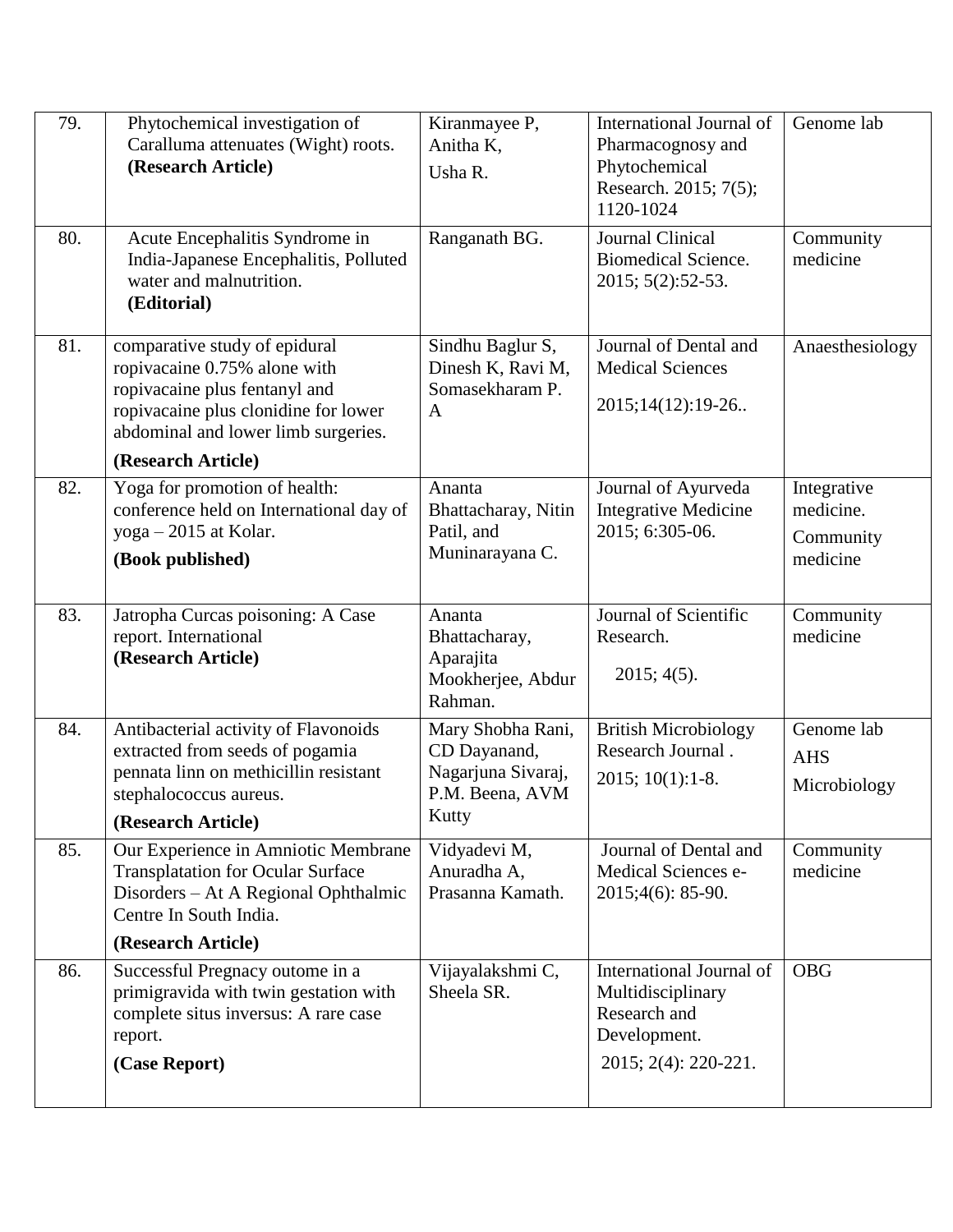| 87. | Spectrum of Liver Pathology at<br>Autopsy. (Research Article)                                                                                                                                                                               | Umesh Babu R,<br>Gayathri BN,<br>Harendra Kumar<br>ML.                            | International Journal of<br>Research & Review<br>2015;2(3):79-86.                          | Forensic<br>medicine<br>Pathology |
|-----|---------------------------------------------------------------------------------------------------------------------------------------------------------------------------------------------------------------------------------------------|-----------------------------------------------------------------------------------|--------------------------------------------------------------------------------------------|-----------------------------------|
| 88. | Sexual Dimorphiosm of Hand Digit<br>Ration (2D:4D) in Indian Population<br>(Research Article)                                                                                                                                               | Asha K.R,<br>Srinivasa Reddy .P,<br>Lakshmiprabha<br>Subhash,<br>Vinay Kumar .K.  | Journal of South<br>India Medicolegal<br>Association<br>$2015;7(1):5-8$                    |                                   |
| 89. | Urogenital Vascular Anomalies with<br>Bilateral Kinking of Ureter: A Case<br>Report. (Case Report)                                                                                                                                          | Suresh Tadipi,<br>Roshni Sadashiv,<br>Sangeeta,<br>Maegyvear PIMID.               | Malaysian Journal of<br>Medical Sciences.2015;<br>$22(6)$ 67-70                            |                                   |
| 90. | Is Peripheral Blood Smear Examination<br>an Obsolete art? (Research Article)                                                                                                                                                                | Swaroop Raj BV,<br>Sunita BS,<br>Vanmalini Tewari<br>and Divya C.                 | International Journal of<br><b>Recent Scientific</b><br>Research. 2015;6(3):<br>3059-3062. | Pathology                         |
| 91. | A Comparative Study of Ondansetron<br>with Dexamethasone and Granisetron<br>with Dexamethasone for Prevention of<br>Post Operative Nausea and Vomiting<br>following Abdominal Surgeries under<br>General Anaesthesia. (Research<br>Article) | Rakesh Bendre,<br>Dinesh Karthik,<br>Somasekharam<br>Potli, Ravi<br>Madhusudhana. | World journal of<br>pharmacy and<br>pharmaceutical<br>sciences.2015;4(3):605<br>$-620.$    | Anesthesiology                    |
| 92  | Aesthetic management of a patient<br>with ischemic hear disease posted for<br>open reduction internal fixation of the<br>upper limb. Karnataka.(Case Report)                                                                                | Rajendra N,<br>Madhusudhana R.                                                    | Anaesthia Journal<br>2015; 1(2):69-71.                                                     | Anesthesiology                    |
| 93  | A rare presentation of bilateral<br>papilledema in a patient with cerebral<br>arteriovenous malformation.<br>(Case Report)                                                                                                                  | Donthi<br>Krishnamurthy,<br>Narendra P Datti, K<br>Kanthamani<br>Purnima Hegde    | Journal of Clinical and<br><b>Biomedical Sciences</b><br>2015;5(2)83-85.                   | Ophthalmology<br>Radio diagnosis  |
| 94. | Awareness and knowledge on eye<br>donation among college students in<br>Kolar region.<br>(Research Article)                                                                                                                                 | Preeti Biradar, K.<br>Kanthamani, Dilip<br>Kumar K.                               | International Journal of<br>Research in Health<br>Sciences. 2015;3(4):                     | Ophthalmology                     |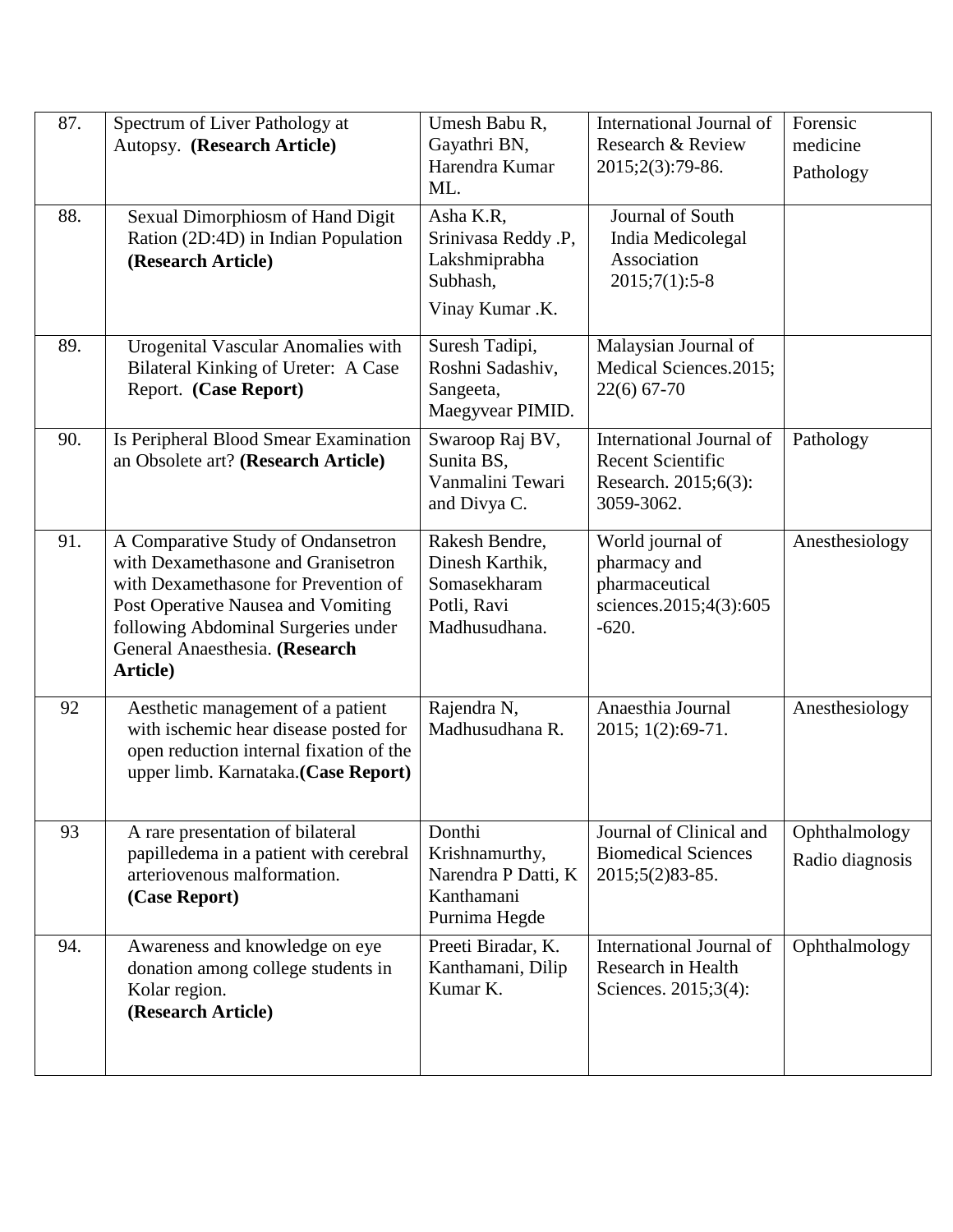| 95  | Effect of short term integrated<br>approach of yoga therapy on memory<br>scores in type 2 diabetes mellitus<br>patients.<br>(Research Article) | Banu R, Vinutha<br>Shankar MS,<br>Karthiyanee Kutty<br>T.                                                       | Indian journal of<br>clinical anatomy and<br>physiology.<br>2015; 2(4): 174-176.                       | Physiology          |
|-----|------------------------------------------------------------------------------------------------------------------------------------------------|-----------------------------------------------------------------------------------------------------------------|--------------------------------------------------------------------------------------------------------|---------------------|
| 96  | A study of mobile phone usage of<br>sleep quality and day time sleepiness.<br>(Research Article)                                               | Shobha MV,<br>Deepli A, Srinivasa<br>Reddy P.                                                                   | Research Journal of<br>Pharmaceutical,<br>Biological and<br>Chemical Sciences.<br>2015;6(3):1604-1607. | Physiology          |
| 97  | A study of mobile phone usage on<br>sleep and stress among the first year<br>medical students.<br>(Research Article)                           | Deepali A,<br>Shobha MV,<br>Srinivasa Reddy P.                                                                  | Research Journal of<br>Pharmaceutical,<br>Biological and<br>Chemical Sciences.<br>2015;6(3):720-723    | Physiology          |
| 98  | <b>Effect of Excessive Noise exposure</b><br>on granite factory workers.                                                                       | Ashwini Priyanka<br>V, Karthiyanee<br>Kutty T,<br>Vinutha Shankar<br>MS.                                        | Journal of Evolution of<br>Medical and Dental.<br>2015;4((95): 16102-<br>16105.                        | Physiology          |
| 99  | Effect of Integrated Yoga on Emotional<br>Dimensions of the participants in<br>svyasa. (Research Article).                                     | Sindhu R,<br>Karthiyanee Kutty<br>T, Vinutha Shankar<br>MS.                                                     | Journal of Evidence<br>based medicine and<br>health care.<br>2015;2(45):8136-8138.                     | Physiology          |
| 100 | Profile of Blood Stream Infections in<br>Paediatric Patients in Rural Tertiary<br>Care Hospital.<br>(Research Article)                         | Vidhya R,<br>Beena PM.                                                                                          | Journal of Clinical and<br><b>Biomedical Sciences.</b><br>2015;5(2):68-73.                             | Microbiology        |
| 101 | Evaluation of antibacterial and<br>antifungal activity of Artemisia annual<br>during pre and post flowering stages.<br>(Research Article)      | Jhansi Rani S1,<br>Supraja P,<br>Sujitha A,<br>Kiranmayee P,<br>Usha R.                                         | International Journal of<br><b>Current Research.</b><br>2015;7(10):21581-<br>21587.                    | Index<br>Copernicus |
| 102 | Glaucoma – A Socio Economic<br>Perspective.<br>(Case Report)                                                                                   | Subhratanu<br>Chakrabarty, K.<br>Kanthamani,<br>Narendra P Datti,<br>Ashwini Ravindra<br>Mahajan,<br>Rashmi NR. | <b>International Journal</b><br>of Biological &<br>Pharmaceutical<br>Research.<br>$2015;6(1): 1-5.$    | Ophthalmology       |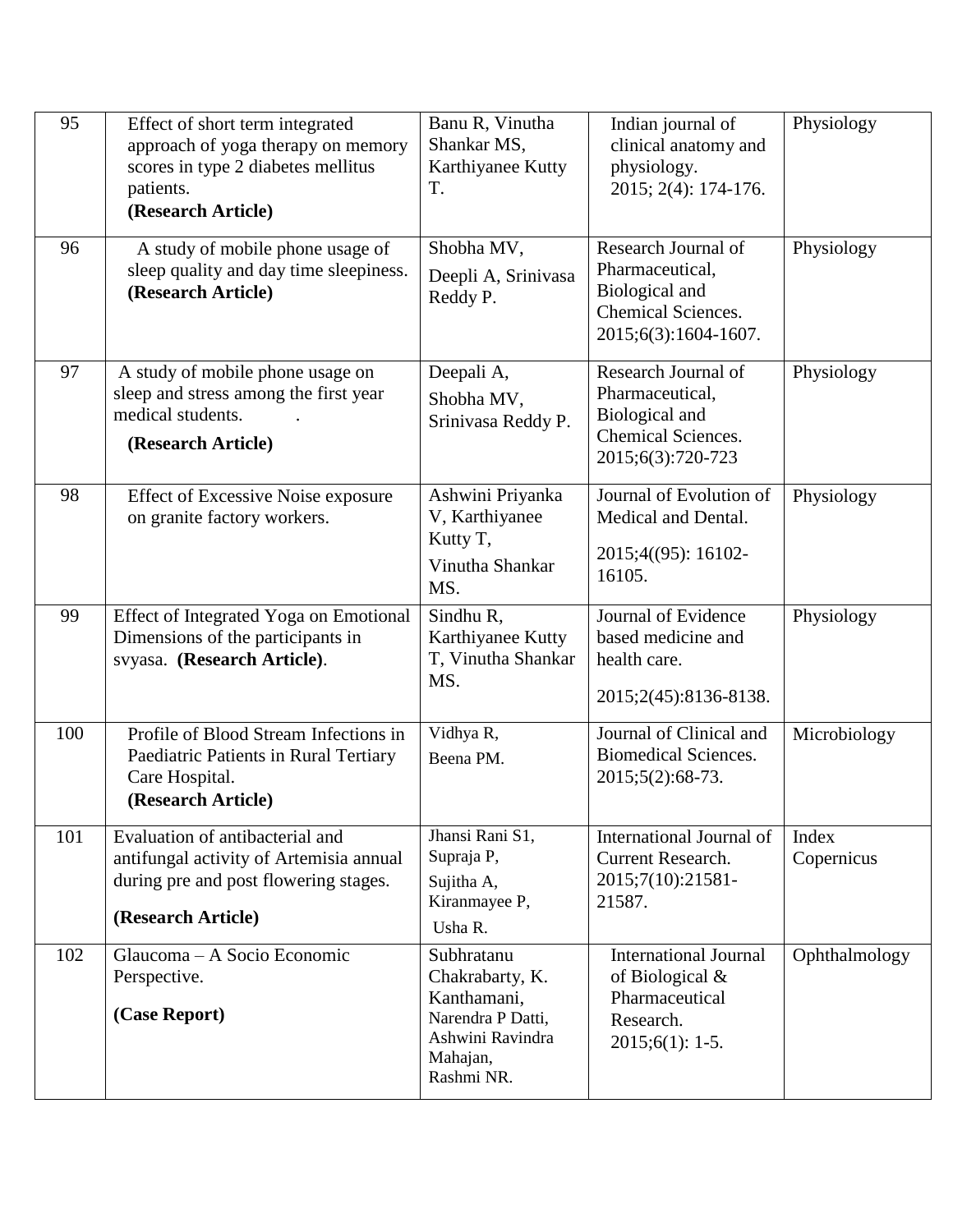| 103 | Study of surgical management of<br>closed diaphyseal fractures of<br>humorous in adults by open reduction<br>and internal fixation with dynamic<br>compression plate and screws.<br>(Research Article) | Mahesh Kumar N.,<br>D.K. Dubey,<br>Parvataneni<br>Prathap, Sowmya<br>G, J. Praneeth<br>Kumar Reddy.  | <b>International Journal</b><br>of Biomedical and<br>advance research.<br>2015; (06):475-479.  |                             |
|-----|--------------------------------------------------------------------------------------------------------------------------------------------------------------------------------------------------------|------------------------------------------------------------------------------------------------------|------------------------------------------------------------------------------------------------|-----------------------------|
| 104 | Detection of extended-spectrum beta-<br>lactamases.<br>(Research Article)                                                                                                                              | PNS Rao,<br>SR Prasad.                                                                               | Indian Journal of<br>Medical<br>Microbiology<br>2015;34(2): 251-252                            | Microbiology                |
| 105 | Knowledge of elderly patients and<br>their caregivers in the management of<br>selected health problems of elderly.<br>(Research Article)                                                               | G. Vijayalakshmi,<br>sahana,<br>Sarala                                                               | Journal of clinical<br>and biomediclae<br>sciences.<br>2015;5(2):64-67.                        | Pharamcology                |
| 106 | Vertebral body reconstruction using<br>antibiotic impregnated bone cement<br>(PMMA) in osteomyelitis of lumbar<br>spine: A case report.<br>(Case Report)                                               | J. Praneeth Kumar<br>Reddy,<br>Paparaja Murthy,<br>B.S. Nazeer,<br>Manohar P.V.,<br>Anil Kumar. J.S. | Indian Journal of<br>Pediatrics.<br>2015;6(02): 191-195.                                       | Orthopedics<br>Neurosurgery |
| 107 | Cystecercosis of foot: A rare<br>diagnosis in a rare location. Case<br>report.<br>(Case Report)                                                                                                        | Parvataneni Prathap<br>Anil Kumar S.V.<br>Nagakumar J.S.,<br>Vineetha Vittal,<br>Manohar PV          | <b>International Journal</b><br>of Biomedical and<br>advance research.<br>2015;6(06): 509-511. |                             |
| 108 | One stage deformity correction of<br>stiff non-union of mid shaft first<br>metatarsal fracture by open reduction<br>and internal fixation with locking<br>recon plate: A case report.<br>(Case Report) | Anil Kumar S.V,<br>Parvataneni<br>Prathap, Vineetha<br>Vittal,<br>Nagakumar J.S,<br>Manohar P.V.     | <b>International Journal</b><br>of Biomedical and<br>advance research.<br>2015;6(06): 515-517. | Psychiatry                  |
| 109 | A postoperative case of carcinoma<br>erysipelodies arsing from ductal<br>carcinoma of the breast.<br>(Case Report)                                                                                     | Dr. S Satish, Dr. TS<br>Rajashekar, Dr. BN<br>Raghavendra, Dr.<br>Gurumurthy<br>Rajesh.              | <b>Indian Dermatology</b><br>Online Journal -<br>2015;6(6):443-444                             | Dermatology                 |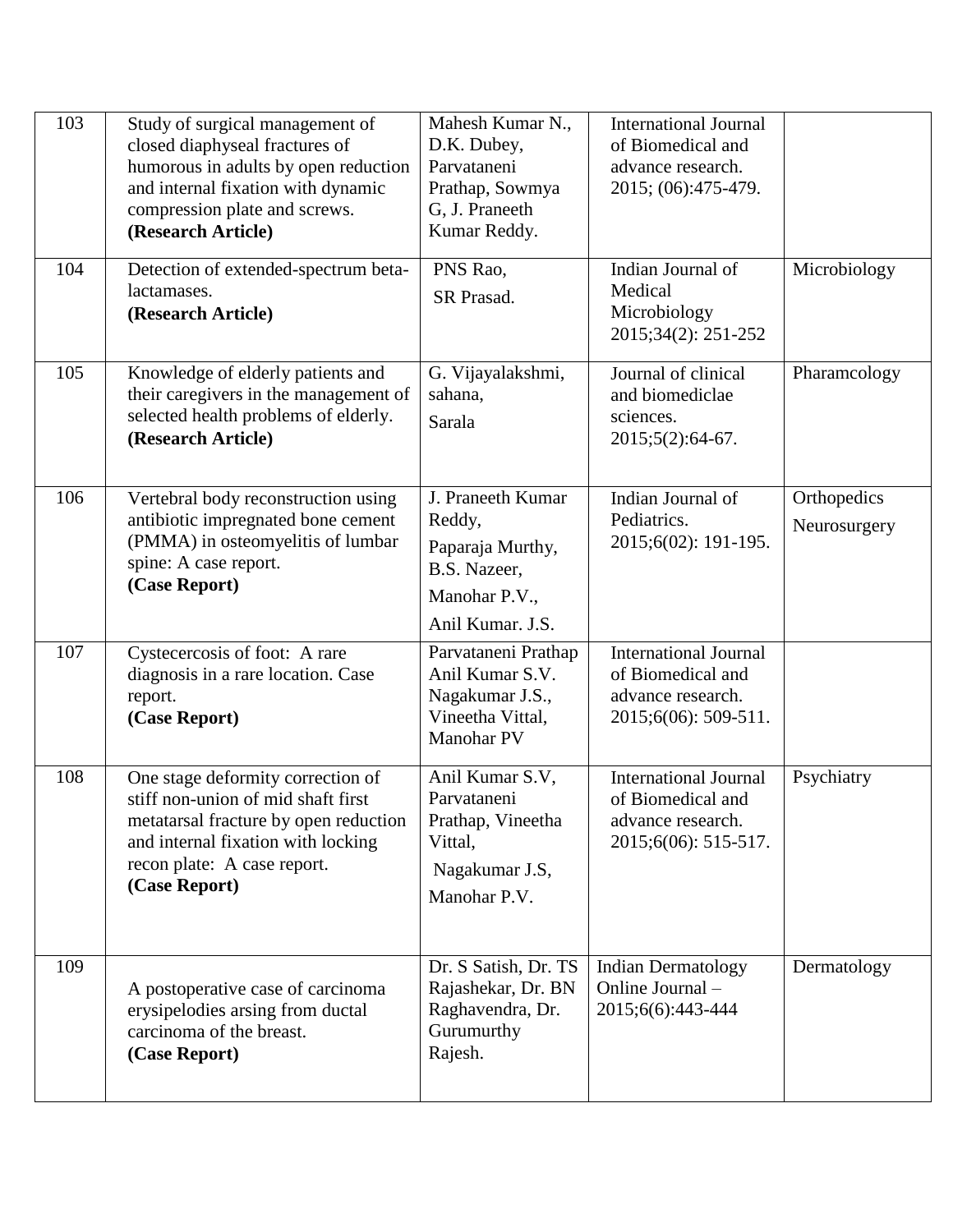| 110 | A Comparative study of Oral<br>Pregabalin and Clonidine for<br>Attenuation of Hemodynamic<br>Respnses to Laryngoscopy and<br>Tracheal Intubation.<br>(Clinical investigation)                               | Archana Raichukar,<br>Dinesh K,<br>Ravi M,<br>Anand T Talikoti,<br>Somasekharam P.         | Journal Of<br><b>Pharmaceutical And</b><br><b>Biomedical Sciences</b><br>2015;5(1):25-29.          | Anaesthesiology                          |
|-----|-------------------------------------------------------------------------------------------------------------------------------------------------------------------------------------------------------------|--------------------------------------------------------------------------------------------|----------------------------------------------------------------------------------------------------|------------------------------------------|
| 111 | Bacterial contamination of platelet at<br>university hospital: A prospective<br>surveillance study.<br>(Research Article)                                                                                   | Das S, Kale M,<br>Beena Pm,<br>Kumar H.                                                    | International journal<br>of Current<br>Microbiology and<br>Applied Sciences.<br>2015;4(4): 805-812 | Pathology<br>Microbiology                |
| 112 | Bacteriological spectrum and<br>antimicrobial resistance pattern in a<br>multidisciplinary intensive care unit.<br>(Research Article)                                                                       | Sudhamini,<br>Devnikar AV,<br>Sagar M, Beena<br>PM.                                        | National Journal of<br>Laboratory Medicine.<br>2015;4(4)28-32.                                     | Microbiology                             |
| 113 | Association of serum uric acid with<br>anthropometric, HBA1C and Lipd<br>Profile in diabetic retiopathy.<br>(Research Article)                                                                              | Munilakshmi U,<br>Prabhavathi. K,<br>Shashidhar K.N,<br>Madhavi Reddy,<br>Lakshmaiah .V    | <b>International Journal</b><br>of Current research<br>and review 2015:<br>$7(4)$ : 20-26.         | Biochemistry<br>Medicine                 |
| 114 | Is ischemia Modified Albumin is a<br>Marker in Preeclampsia? A Case<br><b>Control Study</b><br>in Kolar<br>Population-a South West of India".<br>(Research Article)                                         | CD Dayanand,<br>Vanishree<br>Bambrana,<br>Nagarjuna Sivaraj,<br>Mary Shobha Rani<br>Inala. | American Journal of<br>Pharmaceutical &<br>Research.<br>2015; 3(16): 85-89.                        | Biochemistry                             |
| 115 | Management of Strangulated sogy<br>sliding inguinal hernia: A Rare case<br>report. (Case Report)                                                                                                            | D. Srinivasan,<br>Sreeramulu. PN,<br>Gaurav Prasad,<br>Pawan Katti, Rami<br>Reddy.         | Journal of Evolution<br>of General Surgery<br>and Laparoscopy-<br>$2015;1(1):5-8$                  | Surgery                                  |
| 116 | Persistent Mullerian Duct Syndrome<br>Presenting as Transverse Testicular<br>Ectopia (TTE) Rarest of Rare: A Case<br>Report. (Case Report)                                                                  | Sreeramulu. PN,<br>D.Srinivasan,<br>Pawan Katti,<br>Madhu.                                 | Journal of Krishna<br><b>Institute of Medical</b><br>Sciences University,<br>2015;4(4):110-115     | Surgery                                  |
| 117 | Evidence of Antibacterial activity of<br>Flavonoids extracted from seeds of<br>pongamia pinnata Linn on methicillin<br>resistant staphylococcus aureus from<br>the clinical isolated.<br>(Research Article) | Mary Shobha Rani,<br>CD Dayanand,<br>Nagarjuna Sivaraj,<br>P.M. Beena,<br>AVM Kutty.       | <b>British Microbiology</b><br>Research Journal.<br>$2015$ ; $10(1)$ : 1-8.                        | <b>AHS</b><br>Genome lab<br>Microbiology |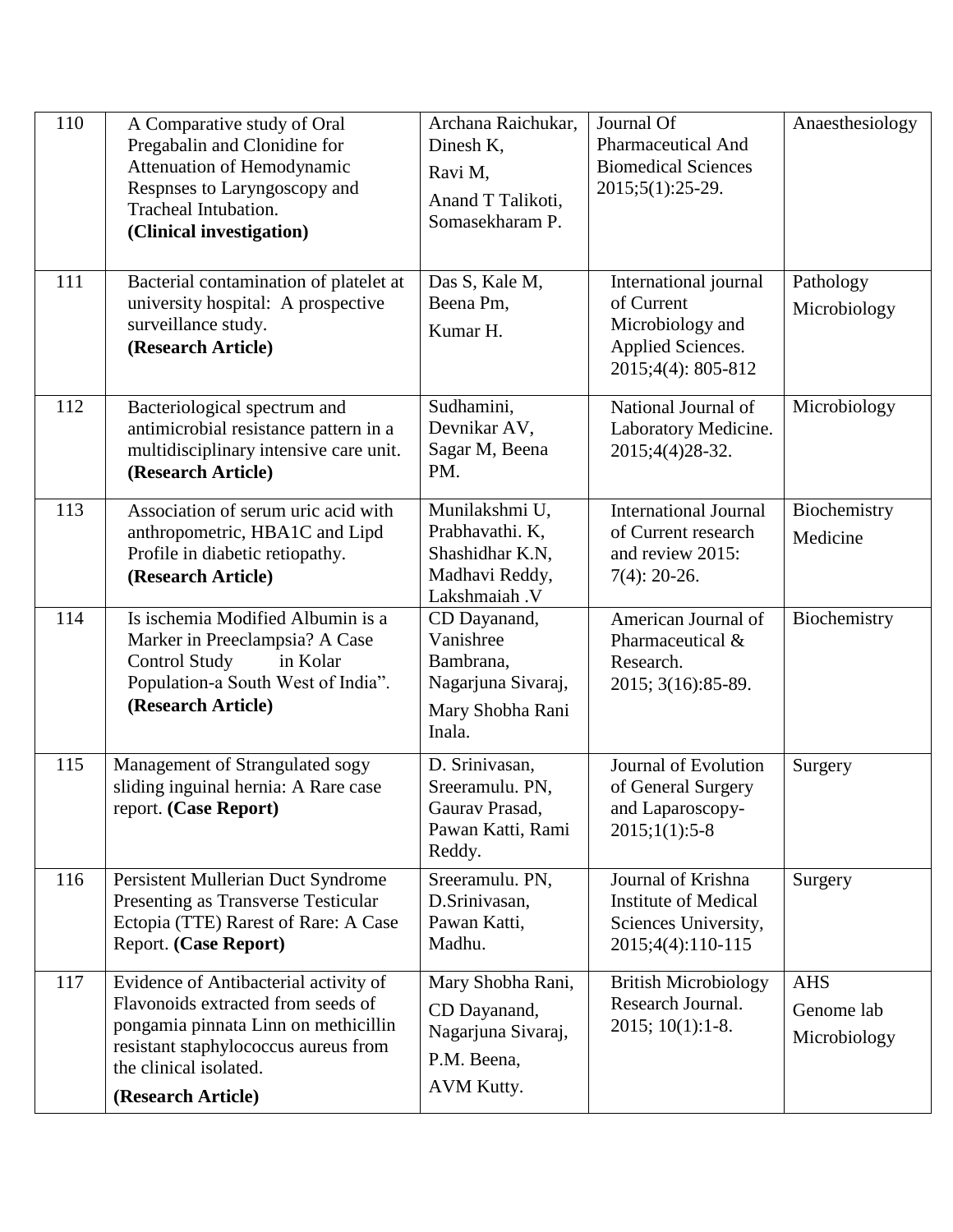| 118 | Familial Kikuchi-Fujimoto Disease.<br>(Case Report)                                                                                                        | Krishnappa J,<br>Bharath Reddy,<br>Harsha PJ, Prasad<br>CSBR.                                   | Journal of Clinical<br>and Scientific<br>Research<br>2015;40-44                               | Genome Lab<br>Pathology |
|-----|------------------------------------------------------------------------------------------------------------------------------------------------------------|-------------------------------------------------------------------------------------------------|-----------------------------------------------------------------------------------------------|-------------------------|
| 119 | Comparison of astigmatism between<br>superior tunnel and temporal tunnel<br>incision<br>In manual small incision cataract<br>surgery<br>(Research Article) | Usha B. R,<br>M. S Usha.                                                                        | Journal of Research in<br>Ophthalmology and<br>Visual Sciences.<br>$2015;1(1):1-8$            | Ophthalmology           |
| 120 | Outcome of conventional<br>Trabeculectomy with or without<br>Cataract surgery<br>(Research Article)                                                        | Usha B. R,<br>M. S. Usha<br>M. Brinda Prasad.                                                   | International Journal of<br><b>Current Research and</b><br>Review.<br>2015;7(17):20-26        | Ophthalmology           |
| 121 | Paratesticular liposarcoma of the<br>spermatic cord: A rare case<br>(Case Report)                                                                          | Sushma Shankar,,<br><b>Bhaskaran</b><br>Ashokan,<br>Muni Reddy,<br>Hemalatha<br>Anantharamaiah. | J Interdiscipl<br>Histopathol 2015; $3(4)$ :<br>138-141                                       | Pathology<br>Surgery    |
| 122 | Unusual clinical presentation of biliary<br>peritonitis: a case report and review of<br>Literature.<br>(Case Report)                                       | Nischal<br>Asadulla Baig<br>Rakesh N. Reddy<br><b>Gourav Prasad</b>                             | Journal of Evolution of<br>General Surgery and<br>Laparoscopy<br>2015;1(1):12                 | Surgery                 |
| 123 | A rare case of carcinoma stomach with<br>multiple malignancies: a case report<br>(Case Report)                                                             | Nischal<br>Asadulla Baig<br>Rakesh N. Reddy<br>Gourav Prasad                                    | Journal of Evolution of<br>General Surgery and<br>Laparoscopy<br>2015;1(1):11                 | Surgery                 |
| 124 | Rare presentation of pancreatic tumor:<br>diagnostic dilemma<br>(Case Report)                                                                              | Nischal<br>Asadulla Baig<br>Rakesh N. Reddy<br><b>Gourav Prasad</b>                             | Case Report<br>Journal of Evolution of<br>General Surgery and<br>Laparoscopy.<br>2015;1(1):10 | Surgery                 |
| 125 | Cystic hygroma in the axilla of an<br>infant: case report.<br>(Case Report)                                                                                | Nischal<br>Asadulla Baig<br>Rakesh N. Reddy<br><b>Gourav Prasad</b>                             | Journal<br>of Evolution of General<br>Surgery and<br>Laparoscopy.<br>2015;1(1):9              | Surgery                 |
| 126 | Management of large bowel<br>perforation: review of literature and<br>case report<br>(Case Report)                                                         | Nischal<br>Asadulla Baig<br>Rakesh N. Reddy<br><b>Gourav Prasad</b>                             | Journal of Evolution of<br>General Surgery and<br>Laparoscopy.<br>2015; 1(1):3-4              | Surgery                 |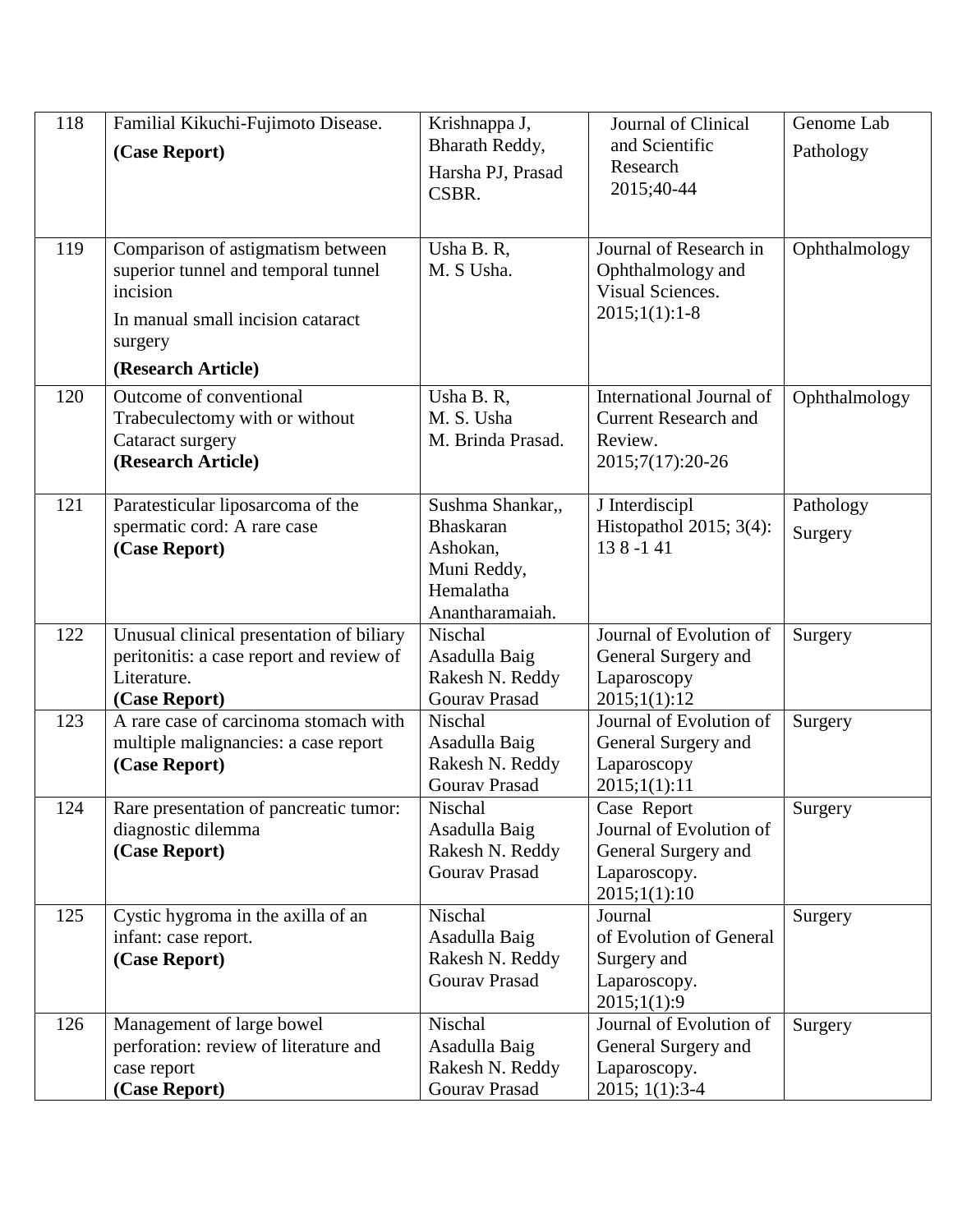| 127 | A rare case of cavernous hemangioma       | Nischal             | Journal of Evolution of        | Surgery     |
|-----|-------------------------------------------|---------------------|--------------------------------|-------------|
|     | (chcs) of cavernous sinus: case report    | Asadulla Baig       | General Surgery and            |             |
|     | and Review of literature. (Case Report)   | RakeshN, Reddy      | Laparoscopy                    |             |
|     |                                           | Gourav Prasad.      | $2015;1(1):1-2.$               |             |
| 128 | Kalyanakarakam-A Gem Of Ayurveda          | Patil D N,          | Ayushdhara.                    | Integrative |
|     | (Review Article)                          | Darshan Babu N,     |                                | medicine    |
|     |                                           | UmapatiC.           | 2015;2(3):141-149              |             |
|     |                                           | Baragi,             |                                |             |
|     |                                           | Pampanna,           |                                |             |
|     |                                           | Patil N J           |                                |             |
| 129 | Kalyanakarakam                            | DarshanBabu N,      | <b>Search Results</b>          | Integrative |
|     | Aunique Ompendium Of Jaina To             | Dhanashree          | <b>International Ayurvedic</b> | medicine    |
|     | Ayurveda.(Review Article)                 | Patil Patil N J     | Medical Journal.               |             |
|     |                                           | Pampanna,           |                                |             |
|     |                                           | Gouda H.            | 2015;3(8):2544-2552            |             |
| 130 | Designing, validation, and feasibility of | Nitin J Patil,      | International Journal of       | Integrative |
|     | integrated yoga                           | Raghuaram N,        | Yoga.                          | medicine    |
|     | therapy module for chronic low back       | Padmini T,          | 2015;8:104-108                 |             |
|     | pain                                      | Dhanashree N        |                                |             |
|     | (Research Article)                        | Hongasandra         |                                |             |
|     |                                           | Ramarao,            |                                |             |
|     |                                           | Pailoor             |                                |             |
|     |                                           | Subramanya1         |                                |             |
| 131 | Pharmacology Seroprevalence of            | Rakesh              | Journal OF                     |             |
|     | immunodeficiency<br>virus<br>human        | Basavareddy, Asha   | translational internal         |             |
|     | infection among tuberculosis patients at  | Basavareddy         | medicine.2                     |             |
|     | tertiary care combined hospital           | Shimoga Laxman      | $015;3(3):130-135$             |             |
|     |                                           | Ravi                |                                |             |
|     |                                           | Bilagumba Ramu      |                                |             |
|     |                                           | Kiran               |                                |             |
|     |                                           | Gadwalkar R         |                                |             |
|     |                                           | Srikant             |                                |             |
| 132 | Comparison of validity of severity        | Vidyasagar CR       | Original Article               | General     |
|     | scoring systems in community acquired     | <b>Uphar Gupta</b>  | Journal of Evolution of        | Medicine    |
|     | Pneumonia.                                | Prabhakar K         | <b>Research in General</b>     |             |
|     | (Research Article)                        | Raghavendra         | Medicine                       |             |
|     |                                           | Prasad BN           | $2015;1(1):10-15$              |             |
|     |                                           | Lakshmaiah V        |                                |             |
|     |                                           | Raveesha A          |                                |             |
| 133 | Bone-marrow spectrum in a tertiary        | Priya Thiyagarajan, | Medical Journal of Dr.         | Pathology   |
|     | care                                      | Turuvekere          | D.Y. Patil University.         |             |
|     | hospital: Clinical indications,           | Narayanarao         | 2015;8(4):490-494              |             |
|     | peripheral smear                          | Suresh, Raveesha    |                                |             |
|     | correlation and diagnostic value          | Anjanappa           |                                |             |
|     | (Research Article)                        | Malligere Lingaiah  |                                |             |
|     |                                           | Harendra Kumar      |                                |             |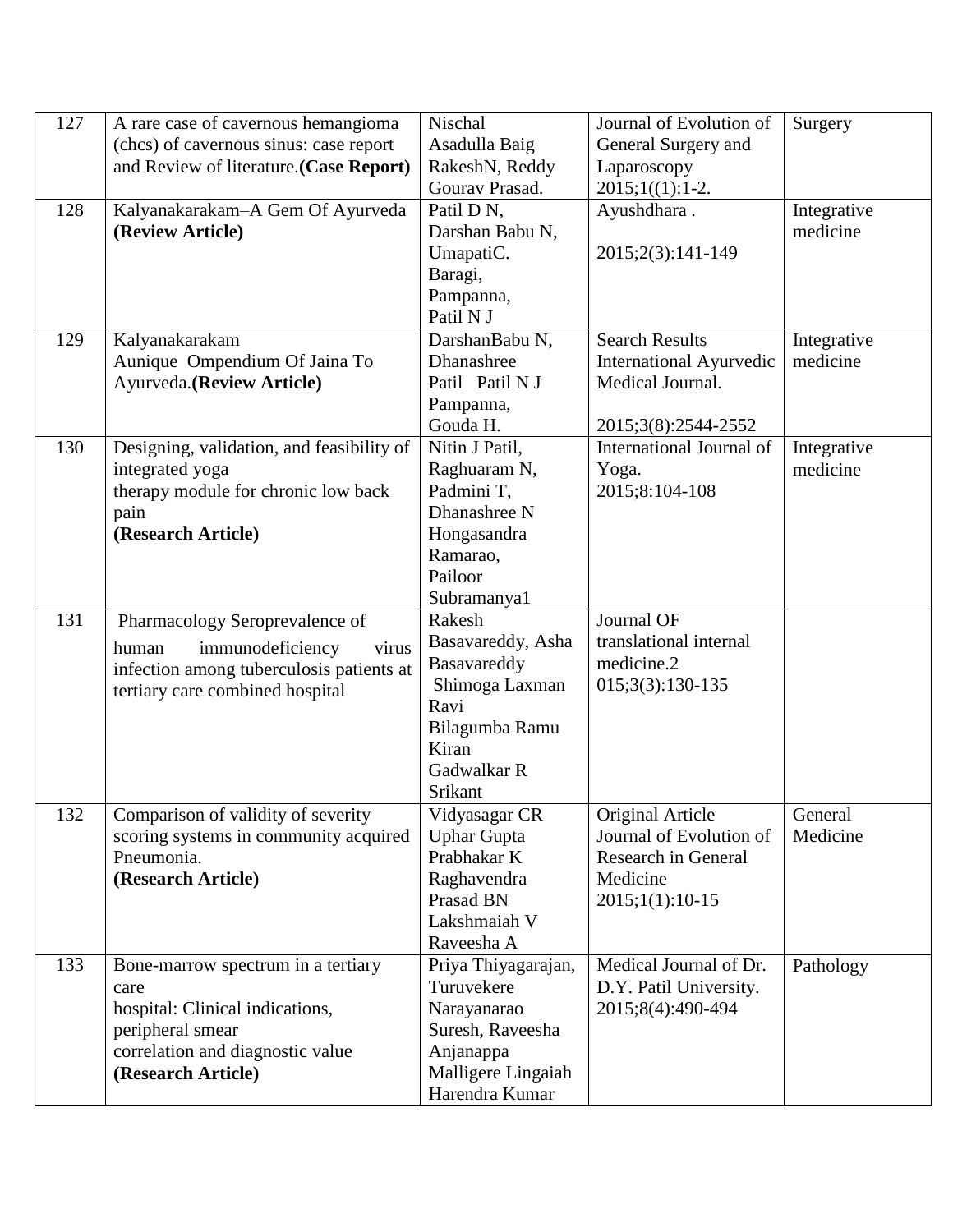| 134 | Sirenomelia - Mermaid syndrome with<br>oesophageal atresia: A rare case report<br>(Case report)                                                                                                                                                                                                                    | Veena Raja,<br>Vidyavathi Kannar,<br>C. S. Babu<br>Rajendra Prasad.                                                               | J Interdiscipl<br>Histopathol.<br>2015; 3(3):113 - 114                                           | Pathology                 |
|-----|--------------------------------------------------------------------------------------------------------------------------------------------------------------------------------------------------------------------------------------------------------------------------------------------------------------------|-----------------------------------------------------------------------------------------------------------------------------------|--------------------------------------------------------------------------------------------------|---------------------------|
| 135 | Japanese Encephalitis/Acute<br>Encephalitis Syndrome: Prevention and<br>Control Strategies in India.<br>(Review Article)                                                                                                                                                                                           | Ranganath BG                                                                                                                      | Journal of Clinical and<br><b>Biomedical Science</b><br>2015; 5(3): 98<br>106.                   | Comminity<br>Medicine     |
| 137 | Monophasic Synovial Sarcoma of the<br>Lower Eyelid:<br>Rare Tumor involving Rare Sit<br>(Case Report)                                                                                                                                                                                                              | Azeem<br>Mohiyuddin,<br>A Sagayaraj,<br>TR Harshita,<br><b>TN Suresh</b>                                                          | International Journal of<br>Head and Neck<br>Surgery, October-<br>December<br>2015;6(4):190-192. | <b>ENT</b><br>Pathology   |
| 138 | Primary Chondrosarcoma In The<br>Young<br>(Letter to the Editor)                                                                                                                                                                                                                                                   | Gayathri B N,<br>Suresh T N, Kumar<br>M L Harendra,<br>Arun H S.                                                                  | Indian Journal of<br>Cancer. 2015; 2(3):<br>260-261.                                             | Orthopaedics<br>Pathology |
| 139 | Medially Placed Vagus Nerve In<br>Relation To Common Carotid Artery:<br>A Pointer To A Non-Recurrent<br>Laryngeal.<br>(Case Report)                                                                                                                                                                                | Sagayaraj A., Deo<br>R.P., Merchant S.,<br>Mohiyuddin<br>S.M.A., Nayak<br>A.C.                                                    | European Archives of<br>Oto-Rhino-<br>Laryngology 2015-<br>;272(10):3027-3030                    | <b>ENT</b>                |
| 140 | Electrocatalytic Boost Up Of<br>Epinephrine And Its Simultaneous<br><b>Resolution In The Presence Of</b><br>Serotonin And Folic Acid At<br>Poly(Serine)/Multi-Walled Carbon<br><b>Nanotubes Composite Modified</b><br>Electrode: A Voltammetric<br>StudyMaterials Science and<br>Engineering<br>(Original Article) | Narayana P.V.,<br>Madhusudana<br>Reddy T.,<br>Gopal P., Mohan<br>Reddy M.,<br>Ramakrishna Naidu<br>G.                             | Materials Science and<br>Engineering: C<br>2015;56:57-65.                                        | Forensic<br>Medicine      |
| 141 | <b>Bilateral Multifocal Renal</b><br>Angiomyolipoma Associated with<br>Wunderlich's Syndrome in A Tuberous<br><b>Sclerosis Patient.</b><br>(Case Report)                                                                                                                                                           | Sushma Shankar,<br>Kiran Shankar<br>Hulikanthimatt,<br>Shreeharsha<br>Mallappa Awatti,<br><b>Suresh Turuvekere</b><br>Narayanrao4 | Journal of Clinical and<br>Diagnostic Research.<br>2015 Aug, Vol-9(8):<br>ED01-ED03              | Pathology                 |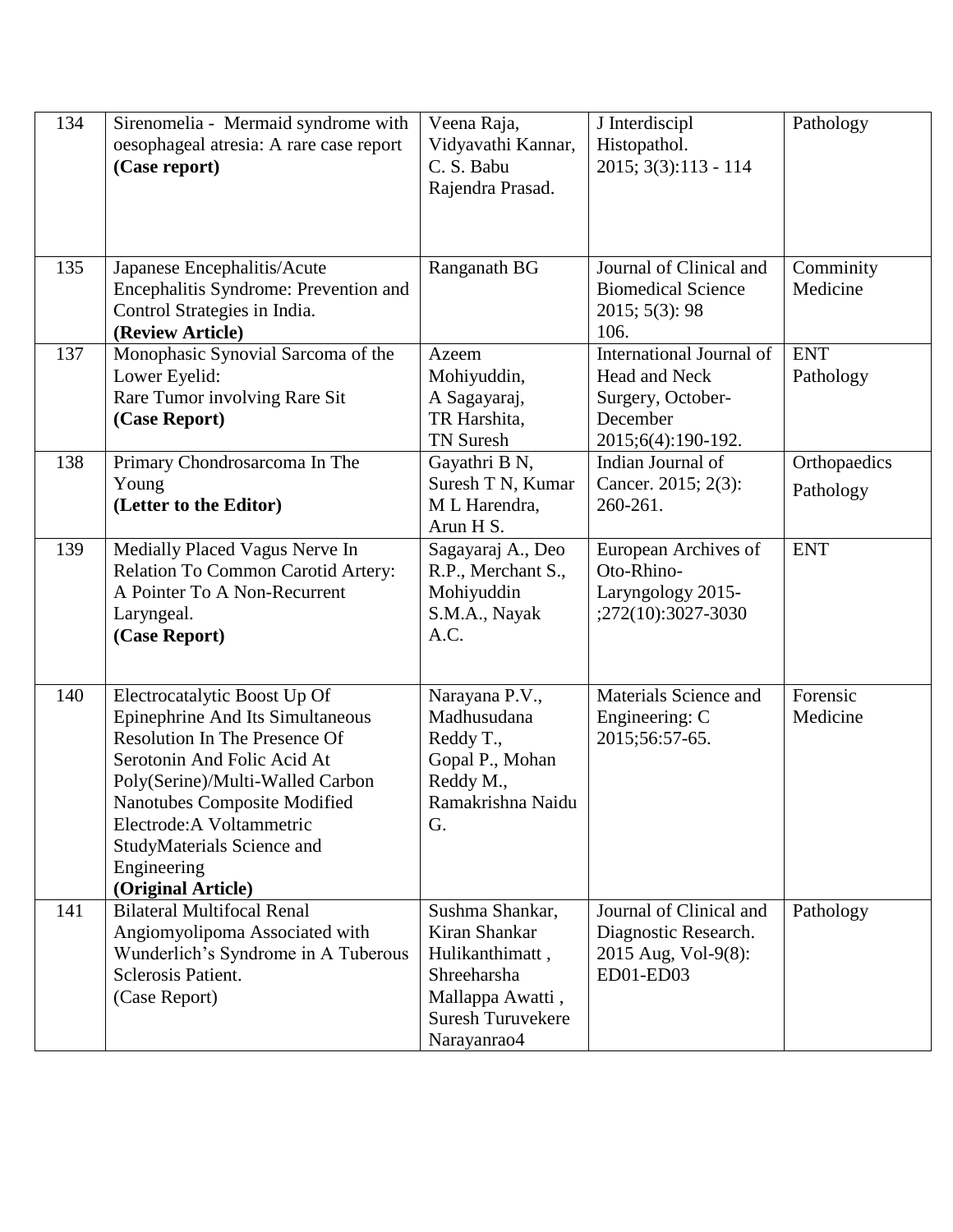| 142 | Parturition-Induced Pubic Diastasis: an<br><b>Underrecognized Peripartum</b><br>Complication- a Case Report and<br>Review of Literature.<br>(Case Report)                                                                                    | Shashidhar B.;<br>Krishnaiah,<br>Shetty;<br>Ramya,<br>Patsa; Prem Sai,<br>Reddy                            | Indian Journal of<br><b>Public Health Research</b><br>& Development.<br>2015;6(1)86-88.              | Community<br>Medicine |
|-----|----------------------------------------------------------------------------------------------------------------------------------------------------------------------------------------------------------------------------------------------|------------------------------------------------------------------------------------------------------------|------------------------------------------------------------------------------------------------------|-----------------------|
| 143 | Primary Tuberculosis of Appendix - a<br><b>Rare Case Report</b><br>(Case Report)                                                                                                                                                             | Shambhulinga C<br>K, Reena Birada                                                                          | Indian Journal of<br><b>Public Health Research</b><br>& Development2015;<br>$6(1):273-274$           | Surgery               |
| 144 | Concurrent Lactating Adenoma and<br><b>Infiltrating Ductal Carcinoma: A Case</b><br>Report<br>(Case Report                                                                                                                                   | Harendra Kumar,<br>Aparna N,<br>Bhaskaran,<br>Divya rani M.N                                               | Journal of Clinical and<br>Diagnostic Research<br>2015;9(8):14-15                                    | Pathology<br>Surgery  |
| 145 | Benign fibrous histiocytoma of<br>lacrimal sac.<br>(Case Report)                                                                                                                                                                             | G., Thakur N.K.,<br>Nagesha C.K.,<br>Sheikh S.A.,<br>Poddar C.                                             | Journal of the Indian<br><b>Medical Association</b><br>2015;113)(9):69-71.                           |                       |
| 146 | <b>Evaluation Of Cervical Lymphnodes</b><br>By Ultrasonography In Correlation<br>With Fnac.<br>(Research Article)                                                                                                                            | Aaditya Kumar<br>Singh,<br>Purnima Hegde,<br>Anil Kumar<br>Sakalecha,<br>T. N. Suresh,<br>P. N. Sreeramulu | Journal of Evolution of<br><b>Medical and Dental</b><br>Sciences<br>2015;4(9):1533-1551              | Radiology             |
| 147 | Pattern And Severity Of Diastolic<br><b>Dysfunction In Organophosphorus</b><br><b>Compound Poisoning Patients In</b><br><b>Relation To Plasma Cholinesterase</b><br>(Pche) Level In Rural Population In<br>South India<br>(Research Article) | Sidmal, PS;<br>Mallikarjun, HP;<br>Shekarappa, KC;<br>Prashanthkumar,<br>BG; Babu, RU                      | IndiaJournal of<br><b>Evolution of Medical</b><br>and Dental Sciences<br>2015;4(58): 10066-<br>10076 | Medicine              |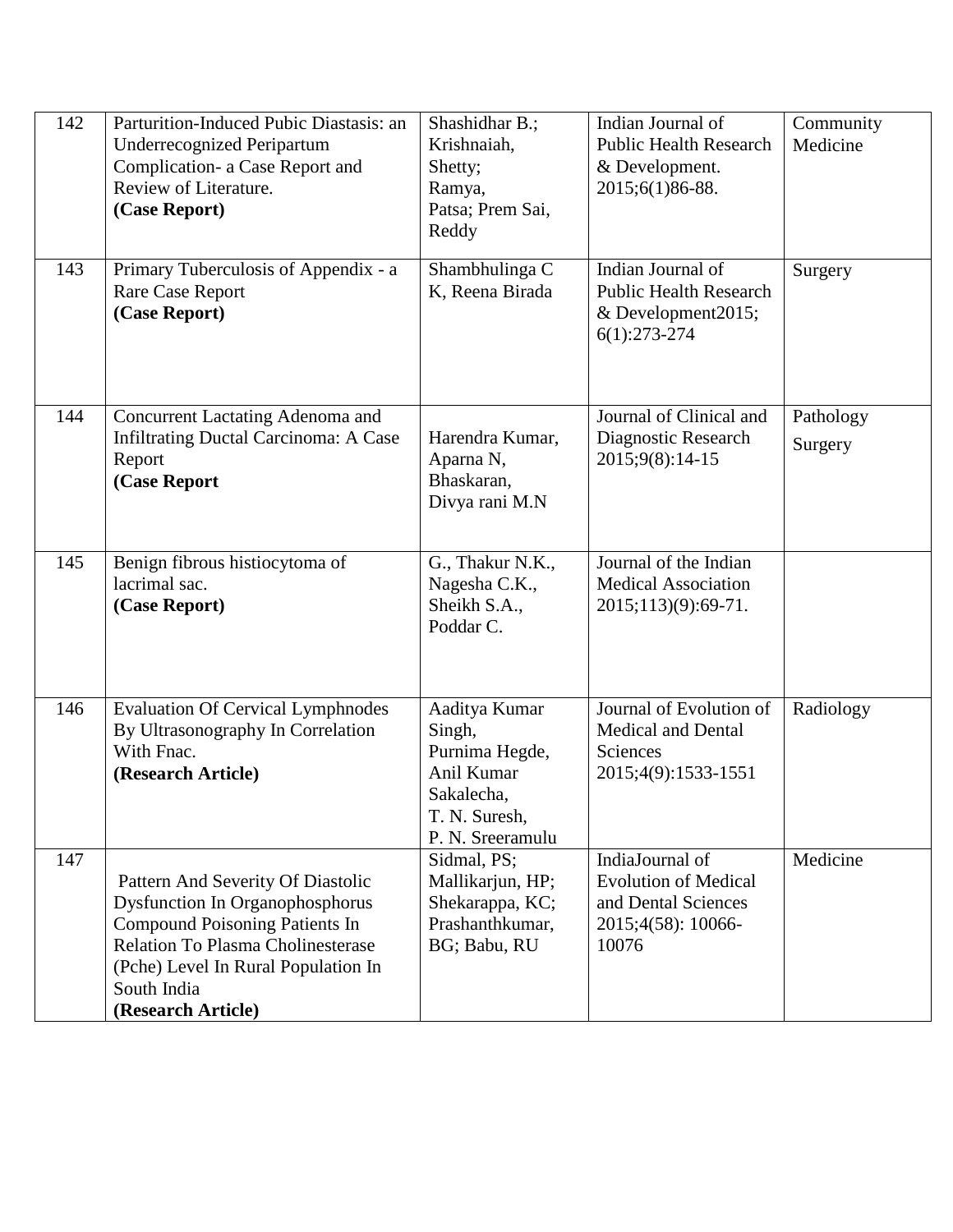| 148<br>149 | Validification Of Smart-Cop In<br>Predicting The Need For Irvs In<br><b>Community Acquired Pneumonia</b><br>(Cap) Patients<br>(Research Article)<br>Awareness and attitude towards mental                                          | Uphar Gupta,<br>Prabhakar K,<br>Vidyasagar C. R,<br>Lakshmaiah V,<br>Raghvendra Prasad<br>B. N5, Raveesha A<br>Chandrakumar, RS;<br>Reddy, M; | Journal of Evolution of<br><b>Medical and Dental</b><br>Sciences/eISSN-2278-<br>4802, pISSN-2278-<br>4748/ Vol. 4/ Issue<br>101/ Dec. 17, 2015<br>Journal of psychiatry<br>2015;57(5): 23. | Surgery<br>Psychiatry             |
|------------|------------------------------------------------------------------------------------------------------------------------------------------------------------------------------------------------------------------------------------|-----------------------------------------------------------------------------------------------------------------------------------------------|--------------------------------------------------------------------------------------------------------------------------------------------------------------------------------------------|-----------------------------------|
|            | illness among a rural population.<br>(Research Article)                                                                                                                                                                            | Nongmeikapam,                                                                                                                                 |                                                                                                                                                                                            |                                   |
| 150        | Study Of Lipid Profile Components In<br>Relation With Type Of<br>StrokeJayachandra;<br>(Research Article)                                                                                                                          | Mohan, GC;<br>Gowda, KMV;<br>Raghavendra, B;<br>Reddy, NV                                                                                     | Journal of Evolution of<br><b>Medical and Dental</b><br>Sciences 2015;4(95):<br>16013-16016                                                                                                | Surgery                           |
| 151        | Mukherji DeepaliA Questionnaire<br>Based Study To Assess Knowledge,<br><b>Attitude And Practice Of</b><br>Pharmacovigilance Among<br>Undergraduate Medical Students In A<br>Tertiary Care Teaching Hospital.<br>(Research Article) | Meher Bikash<br>Ranjan; Joshua N;<br>Asha B;                                                                                                  | Indian Perspectives in<br><b>Clinical Research</b><br>2015;6(4): 217-221.                                                                                                                  | Pharmacology                      |
| 152        | A Comparative Study Of Management<br>Of Fracture Shaft Of Femur By Open<br><b>Versus Closed Intramedullary</b><br><b>Interlocking Nailing</b><br>(Comparative Study)                                                               | Mukherjee<br>Debojyoti;                                                                                                                       | Indian medical gazette<br>for the development of<br>medicine & surgery<br>2015;149(5):190-197.                                                                                             | Surgery                           |
| 153        | <b>Adolescent Mortality - Causes And</b><br>Correlation With Socio-Demographic<br>Profile In A City Located In The<br>National Capital Region Of IndiaIndian<br>Internet<br>(Research Article)                                     | Singh Sneh;<br>Abhinav; Singh<br>Arushi; Batra<br>Ashima; Ahlawat<br>Virender; Singh<br>Sukhbir                                               | Journal of Forensic<br>Medicine &<br>Toxicology<br>2015;13(3): 65-69.                                                                                                                      | Surgery                           |
| 154        | Is Carotid Atherosclerosis An Indicator<br>Of Generalized Atherosclerosis: An<br>Autopsy Study. International<br>(Research Article)                                                                                                | Haswani Lokesh;<br>Kumar Harendra<br>ML; Kiran J                                                                                              | <b>Journal of Current</b><br><b>Research and Review</b><br>2015;7(10): 43-48.                                                                                                              | Pathology<br>Forensic<br>Medicine |
| 155        | Shahid M, Manjula BP, Sunil BV.A<br>Comparative Study Of Intravenous<br>Paracetamol And Intravenous<br><b>Tramadol For Postoperative Analgesia</b><br>In Laparotomies.<br>(Research Article)                                       | Shahid M, Manjula<br>BP, Sunil BV.                                                                                                            | Anesthesia, essays and<br>researches $2015;9(9)$ :<br>314-319.                                                                                                                             | Anaesthesiology                   |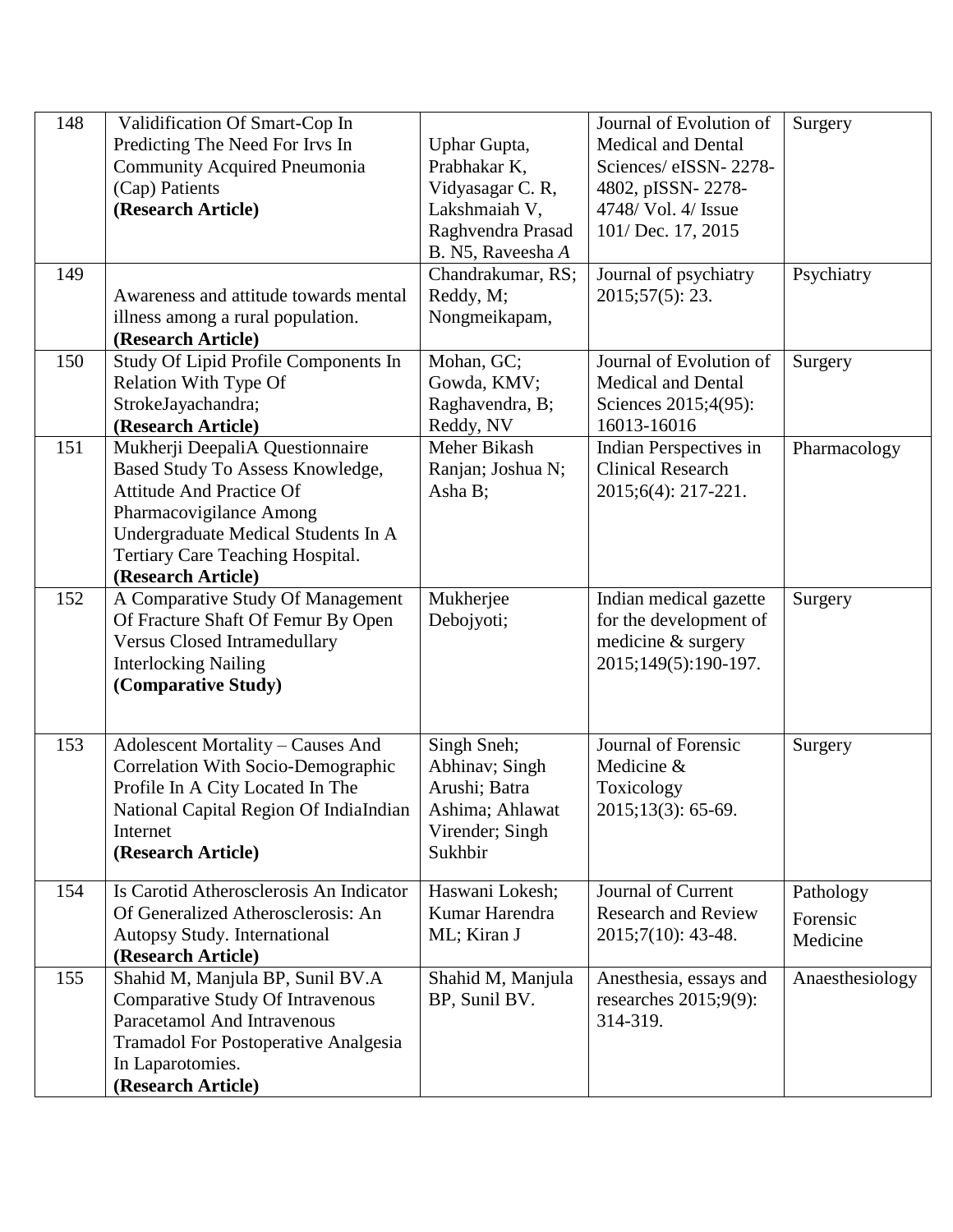| 156 | Prevalence Of Anemia Among<br>Pregnant Women In Rural Population<br>Of Kolar District.<br>(Research Article)                                                                                        | Ravishankar<br>Suryanarayana,<br><b>Anil Navale</b><br>Santhurm,<br>Muninarayana<br>Chandrappa,<br>Prathima Shivajirao | International Journal of<br>Medical Science and<br><b>Public Health</b><br>2015;5(3)        | Community<br>Medicine  |
|-----|-----------------------------------------------------------------------------------------------------------------------------------------------------------------------------------------------------|------------------------------------------------------------------------------------------------------------------------|---------------------------------------------------------------------------------------------|------------------------|
| 157 | A Clinical Study Of Cervical<br>Lymphadentis In HIV Patients.<br>(Research Article)                                                                                                                 | K Nischal, V<br>Ravikumar, K<br>Babji, A.<br><b>Bhaskaran</b>                                                          | New Indian Journal of<br>Surgery<br>2015; 6(4):143-144                                      | <b>General Surgery</b> |
| 158 | A Clinical Study On Chronic Leg And<br><b>Foot Ulcers</b><br>(Research Article)                                                                                                                     | K Nischal,<br>K Babji, A<br>Bhaskaran, V.<br>Ravikumar                                                                 | New Indian Journal of<br>Surgery<br>2015; 6(4):139-142                                      | <b>General Surgery</b> |
| 159 | A Clinico-Epidemiological Study Of<br>Traumatic Chest Injuries In A Rural<br>Tertiary Care Centre In India: Our<br>Experience<br>(Research Article)                                                 | A Choudhary, PN<br>Sreeramulu, Krishna<br>Prasad K.                                                                    | International Journal of<br><b>Biomedical Research</b><br>2015; 6<br>$(2):110-$<br>114      | <b>General Surgery</b> |
| 160 | Awareness About Oral Cancer And Its<br><b>Risk Factors Among Rural Adult</b><br>Population Of Belagavi City, India.<br>(Research Article)                                                           | M Kadammanavar,<br>M Angolkar, Agre<br>Deepchand<br>Hirachand, Jitendra<br>Kumar Sah, Shoba<br>Karikati                | International Journal of<br>Health Sciences and<br>Research<br>2015; 5<br>$(7):295-$<br>300 | Public Health          |
| 161 | Comparison Of Misoprostol And<br>Dinoprostone Gel For Induction In<br>Prelabor Rupture Of Membranes At<br>Term.<br>(Research Article)                                                               | J Malathi,<br>V Sunita                                                                                                 | Journal of Clinical<br>Gynaecology and<br>Obstetrics<br>2015; 4(4): 302-306                 | <b>OBG</b>             |
| 162 | Mentally Handicapped–Is There A<br>Need For Timely Regular Ophthalmic<br><b>Assessment Of These Patients? Do</b><br>They Have To Be Ocular Handicapped<br>As Well?(Research Article)                | AR Mahajan,<br>NP Datti                                                                                                | International Journal of<br>Pharmacy &<br>Therapeutics.<br>2015; 6<br>$(2):83-$<br>86.      | Ophthalmology          |
| 163 | Methicillin Resistant Staphylococcus<br>Aureus And Their Antibiotic Re-<br><b>Sistance Pattern Among Clinical</b><br>Samples In A Tertiary Care Hospital In<br>Rural South India.(Research Article) | P Savitha,<br>K Swetha,<br>PM Beena                                                                                    | Asian journal of<br>advanced basic<br>sciences<br>2015; 4(1):89-92                          | Microbiology           |